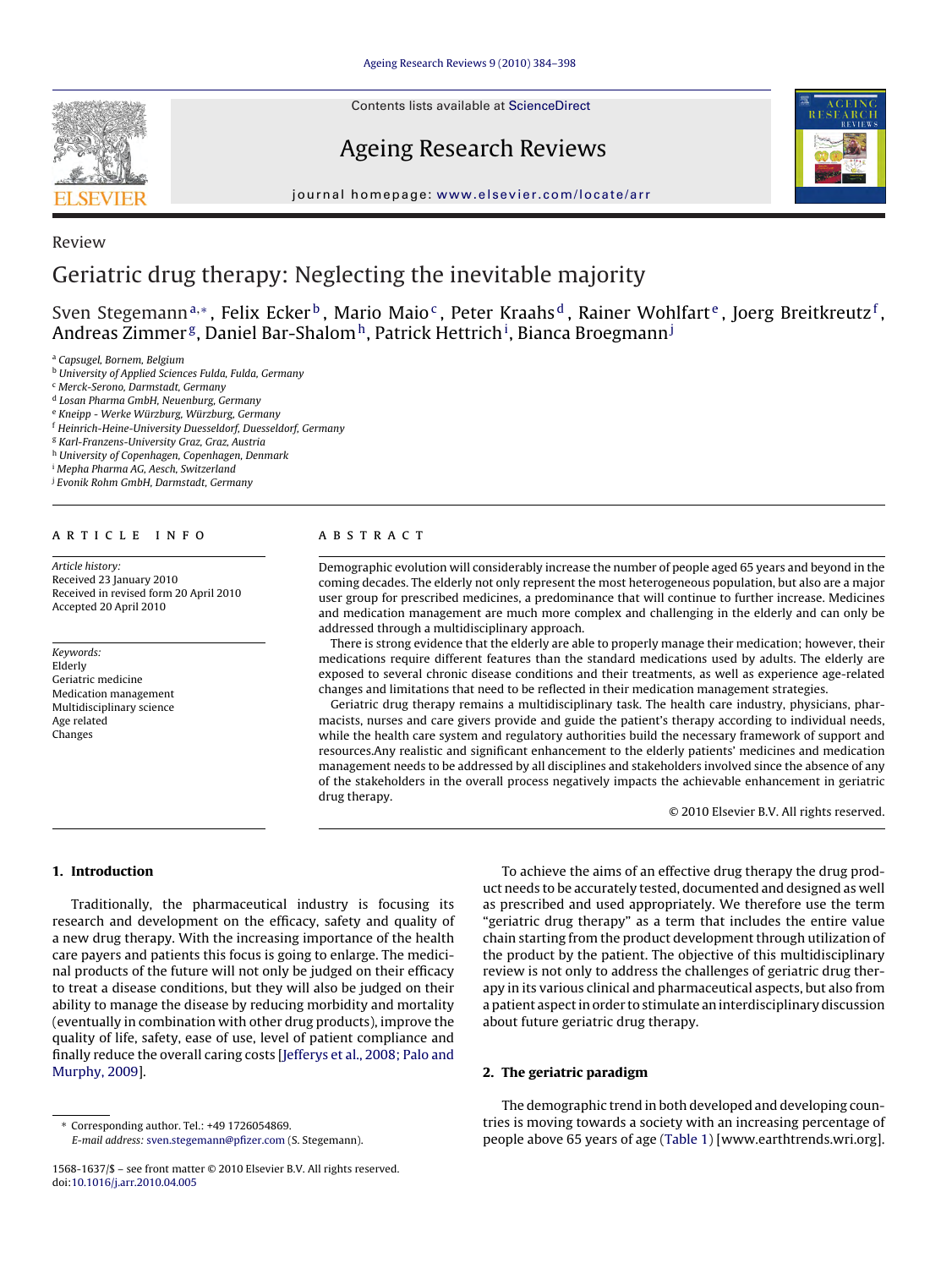#### <span id="page-1-0"></span>**Table 1**

Total demographic evolution across all ages and demographic evolution of people >65 years over the next 40 years in developed and developing countries [www.earthtrends.wri.org].

|                                                                                                                | 2010                         | 2020                         | 2030                         | 2040                         | 2050                           |
|----------------------------------------------------------------------------------------------------------------|------------------------------|------------------------------|------------------------------|------------------------------|--------------------------------|
| Developed countries (people in mio)<br>Total population<br>Population $\geq$ 65 years<br>% of total population | 1.365.899<br>204,140<br>14.9 | 1.397.353<br>248.215<br>17.8 | 1,411,479<br>298.215<br>21.1 | 1.412.224<br>327.122<br>23.2 | 1,402,753<br>343,396<br>24.5   |
| Developing countries [people in mio]<br>Total population<br>Population $> 65$ years<br>% of total population   | 5.539.491<br>323.716<br>5.8  | 6.267.938<br>467.255<br>7.5  | 6.903.864<br>671.557<br>9.7  | 7.408.412<br>919.185<br>12.4 | 7.785.103<br>1,122,963<br>14.4 |



**Fig. 1.** Age composition of people aged 65 or over, by broad age group and development group (more developed countries) [www.un.org/ageing/challenges.html].

More significant will be the shift in composition of the elderly population over the next 4 decades towards more people above 80 years of age, resulting from increased life expectancy and the generation of the baby-boomers passing the age of 65 years (Fig. 1).

The number of people 90 years and older will increase from 8.1 to 37.7 million in the developed countries and from 12.9 to 123.5 million in the developing countries representing an increase of 463% and 954%, respectively (Table 2).

# **3. The impact of the demographic change**

This shift in demographic composition is expected to raise the costs of long-term care services in the USA from 195 bio USD in 2000 to 540 bio USD in 2040 [[Eskildsen and Price, 2009\].](#page-12-0) Unfortunately there are very few reports recognizing the valuable contributions the elderly provide to our society (e.g. care giving and charity functions) but these underline the importance of drawing special attention to this generation in terms of their specific health and medication needs [\[Hoyer, 2008\].](#page-13-0) The elderly must be seen as a valuable contributor to any flourishing society adding experience, knowledge, diversity and balance that will pay off in various ways to all of our benefit when we are able to maintain their health at an acceptable level.

The use of medicinal drug products is the main intervention when treating and managing medical conditions of people in our society. Safe and effective medicinal drug products have contributed significantly to the increasing health and longevity of mankind. Advances in drug research have led to several new treatment options that have steadily increased the prescription drug spending in all age groups. However, while the prescription drug spending increased from 113 USD to 347 USD between 1987 and 2000 in the under 65 years age group, the spending raised from 482 USD to 1249 USD at the same time for the patients of 65 years and older [\[Meara et al., 2004\].](#page-13-0)

While a medicinal drug product has a precise definition, as dosage form and dose strength, the patient population represents a vast heterogeneity. With our increasing knowledge on the heterogeneity of disease conditions and patients, the therapeutic approaches that are developed tend to become more specific for patient populations and thus more individualized in terms of drug selection, dose strength, dosage form convenience, drug combinations as well dosing regimen. Consequently, drug product development will have to change its paradigm by including the geriatric patients and heading towards an approach of integrating new medicinal products into a disease management concept.

## **4. Aging**

Aging is a gradual change of various physiological, biological, physical and social functions of the human being. Age-related changes are not necessarily of issue unless they are becoming critical for the individual and he/she is no longer able to manage her/his own daily life.

Aging has been considered as the differential process that begins after maturation and becomes prominent in the post reproductive stage [[Smith and Gerstorf, 2004; Turnheim, 2005\].](#page-13-0) The aging process and the consequently occurring functional changes can differ widely between individuals and are not a matter of numerical age. Frailty might develop in the elderly following an incident of acute illness or hospitalization leading to a stepwise decline in various

**Table 2**

Age composition of people aged 65 or over, by broad age group [people in mio] [www.un.org/ageing/challenges.html] and the total increase [in %] corrected by demographic evolution of people aged > 65 years [www.earthtrends.wri.org].

|                                     | 2010          |         | 2050           |         | % increase |
|-------------------------------------|---------------|---------|----------------|---------|------------|
| Developed countries<br>$90 + years$ | 204,140<br>4% | 8.166   | 343,396<br>11% | 37.774  | 463        |
| 80-89 years                         | 23%           | 46.952  | 25%            | 85.849  | 183        |
| $65-79$ years                       | 73%           | 149.022 | 64%            | 219.773 | 147        |
| Developing countries                | 323,716       |         | 1.122.963      |         |            |
| $90 + years$                        | 4%            | 12.949  | 11%            | 123.526 | 954        |
| 80-89 years                         | 23%           | 74.455  | 25%            | 280.741 | 377        |
| $65-79$ years                       | 73%           | 236.312 | 64%            | 718.696 | 304        |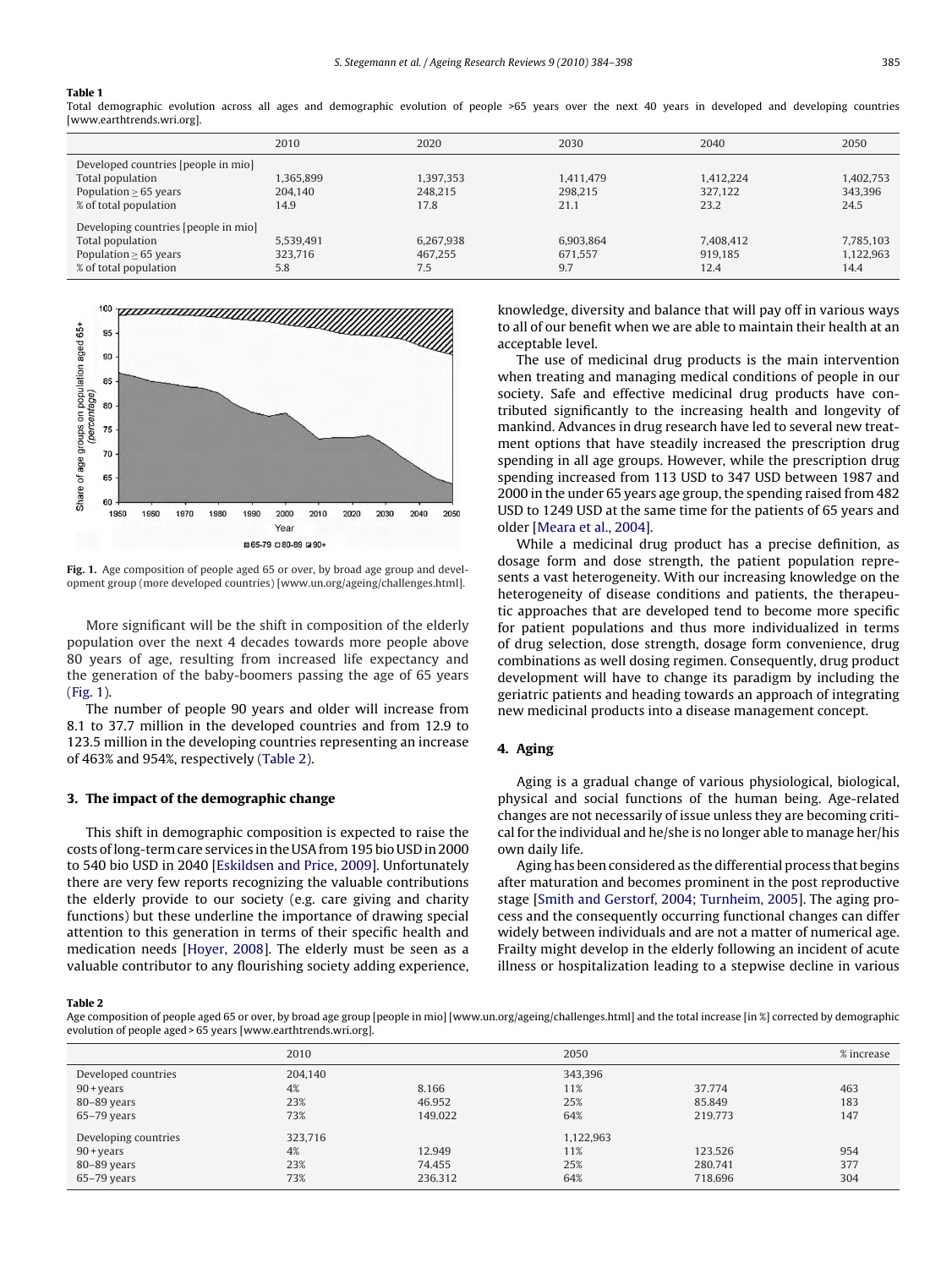organ functions with incremental declines due to additional acute events [\[Ahmed et al., 2007\].](#page-12-0) The elderly thus present a heterogeneous patient group that requires special attention in medicinal therapy.

Although aging is a continuous process it was suggested to differentiate within the elderly patient population between the "early-old" ranging from 65 to 74 years, the "middle-old" ranging from 75 to 84 years and the "late-old" starting from 85 years of age [[Swanlund, 2010\].](#page-13-0) Other authors looking to the elderly from a physiological point of view tend to classify the elderly as "fit elderly" and "frail elderly". This classification is independent from the numerical age and regards the elderly from the physiological functions that can be maintained over a long age period or decline very rapidly with an acute disease or hospitalization [\[Ahmed et](#page-12-0) [al., 2007\].](#page-12-0) There is evidence that in the middle-old, and especially in the late-old, age-related limitations become inevitably visible and require individual assessment and support strategies [[Lindenberger and Ghisletta, 2009\].](#page-13-0)

Additional complexity has been observed once elderly patients are discharged from the hospital after admission to an internal medicine department. The high readmission rate within 3 months after discharge was due to higher complexity in terms of sociodemographic data, medical history, functional and cognitive status, severity of illness and co-morbidities [[Nardi et al., 2007\].](#page-13-0)

When the elderly are losing their independence due to health issues they will have to receive expensive personal home care or hospital care [[Nöthen and Böhm, 2009\].](#page-13-0) With the increasing life expectancy of the population in the developed and developing countries, the population of senior citizens will grow continuously and become an increasing challenge for society, and it is expected that this increase will go along with an increase in the need for personal home care and hospitalization [\[Comas-Herrera et al., 2003\].](#page-12-0)

## **5. Age and medication use**

Along with age-related gradual changes, the incidence for chronic diseases and co-morbidity increases are followed by chronic drug therapy. However, drug therapy in the elderly is much more challenging and complex than in younger adults especially due to this co-morbidity and the increasing number of drugs for the treatment of different conditions (polypharmacy). Increasing age is also associated with impaired adaptive and hemeostatic mechanisms making older people more sensitive to environmental and internal stress. When Adverse Drug Reactions (ADRs) occur they can have a serious impact on the elderly and cause significant medical costs that are preventable.

The number of chronic disease conditions increase with age. Naughton et al. found that 86% of the Irish population  $\geq 70$ years have at least one chronic condition, mainly cardiovascular, CNS, musculo-skeletal and gastrointestinal disease conditions. Co-morbidity of at least two conditions was found in 27%, three conditions in 19% and four or more conditions in 24% of the elderly [[Naughton et al., 2006\].](#page-13-0) Yamanaka found that people in Japan aged 72–95 years have between 1 and 11 (average 5) symptoms of which the most common ones are lumbar and back pain, cognitive disorders, hearing losses, visual impairment, sleep disorders and gait disorders [\[Yamanake et al., 2007\].](#page-14-0)

As a result geriatric patients use 30–50% of all the prescription drugs [[Swanlund, 2010\]](#page-13-0) and in the majority of cases they receive polypharmacy. From a Medline survey it was found that the average number of prescribed medications in people > 65 years of age is 2–9, with reports showing that 57% of woman 65 years and older take ≥5 prescribed drugs and 12% take ≥10 prescribed drugs. Moreover the results suggested that the number of prescribed medicines is increasing with age [\[Hajjar et al., 2007\].](#page-12-0) These data are inline with other studies reporting that the elderly take an average of 2–6 prescription drugs and 1–3 nonprescription drugs routinely. Moreover it was found that 51% of patients were taking drugs that were not reported in the physicians report, 29% were not taking the medicines that were reported in the physicians report and in 20% of the cases the dose strength was modified by the patient [\[Delafuente, 2003\].](#page-12-0)

### 5.1. Compliance and adherence of geriatric patients

Once the appropriate medications have been prescribed, compliance and adherence to the prescription remains the most critical aspect in reaching the expected therapeutic outcomes. The focus and goal of geriatric drug therapy must be on understanding and enhancing adherence and compliance as an integral part of the therapy.

Poor adherence has been identified by the World Health Organization (WHO) as a growing global problem which is more pronounced in the developing countries than in the developed countries and which is an area where improvements can have greater impact on the health improvement than better medical treatments [\[Sabaté, 2003\].](#page-13-0)

Potential issues with adherence start with the first prescription of a medicinal product and are not the only problem with elderly patients. Due to the increasing prevalence of chronic diseases with age, adults above 50 years of age often face several chronic diseases and receive a series of different drug products making adherence problems more likely [[Murray et al., 2004\].](#page-13-0)

The rate of compliance/adherence is estimated to be around 50% in the elderly [[Swanlund, 2010; Park et al., 1992; Murray et al.,](#page-13-0) [2004\]](#page-13-0) and a potential further decrease with the number of drugs and the complexity of the treatment [\[Miller, 2008\].](#page-13-0) In a metaanalysis of published adherence data, the adherence rate ranged from 4.6 to 100% (average 75.2%) depending on the methodology to measure adherence [\[George et al., 2008\].](#page-12-0) The main two critical issues with regard to understanding the true adherence issue, are the absence of reliable and accurate adherence measurement methods [\[George et al., 2008; Murray et al., 2004; Vik et al., 2004\] a](#page-12-0)s well as the 'voluntariness' of the patients investigated in the studies which most likely exclude the less motivated, poorly compliant patients [\[George et al., 2008\].](#page-12-0)

Several studies have investigated the reasons for non-adherence and identified a series of potential factors that might lead to a voluntary or involuntary deviation from the prescription schedule by the patient [[Balkrishnan, 1998; Vik et al., 2004; Murray et al., 2004\].](#page-12-0) The various potential factors that might correlate with adherence are patient-related factors like morbidity/co-morbidity, physiological capabilities, cognitive abilities, health beliefs, race/gender, socioeconomic status, drug related factors like understanding of the therapy, administration schedule and number of drugs, packaging, perceived effects/ADRs and environmental factors like the physician/pharmacist relationship/communication and community support. For example, [Vik et al. \(2006\)](#page-14-0) found that that in older home care patients non-adherence has a significant association with vision problems, a history of smoking, depressive symptoms and a high medication regimen complexity. Based on these potential factors, several interventions to improve the adherence have been proposed and reviewed by several authors [[George](#page-12-0) [et al., 2008; Hughes, 2004; Murray et al., 2007; Gleeson et al.,](#page-12-0) [2009; Bassill and Grossberg, 2009; Park et al., 1992; Morrow et](#page-12-0) [al., 2005; Conn et al., 2009\].](#page-12-0) Consistently, interventions in the form of improved communication/education, individualized medication plans and medication provision, regimen simplification and the use of medication organizers demonstrate some positive effects on adherence. The overall conclusion however, suggests that a patientcentered, multidimensional approach is needed to significantly and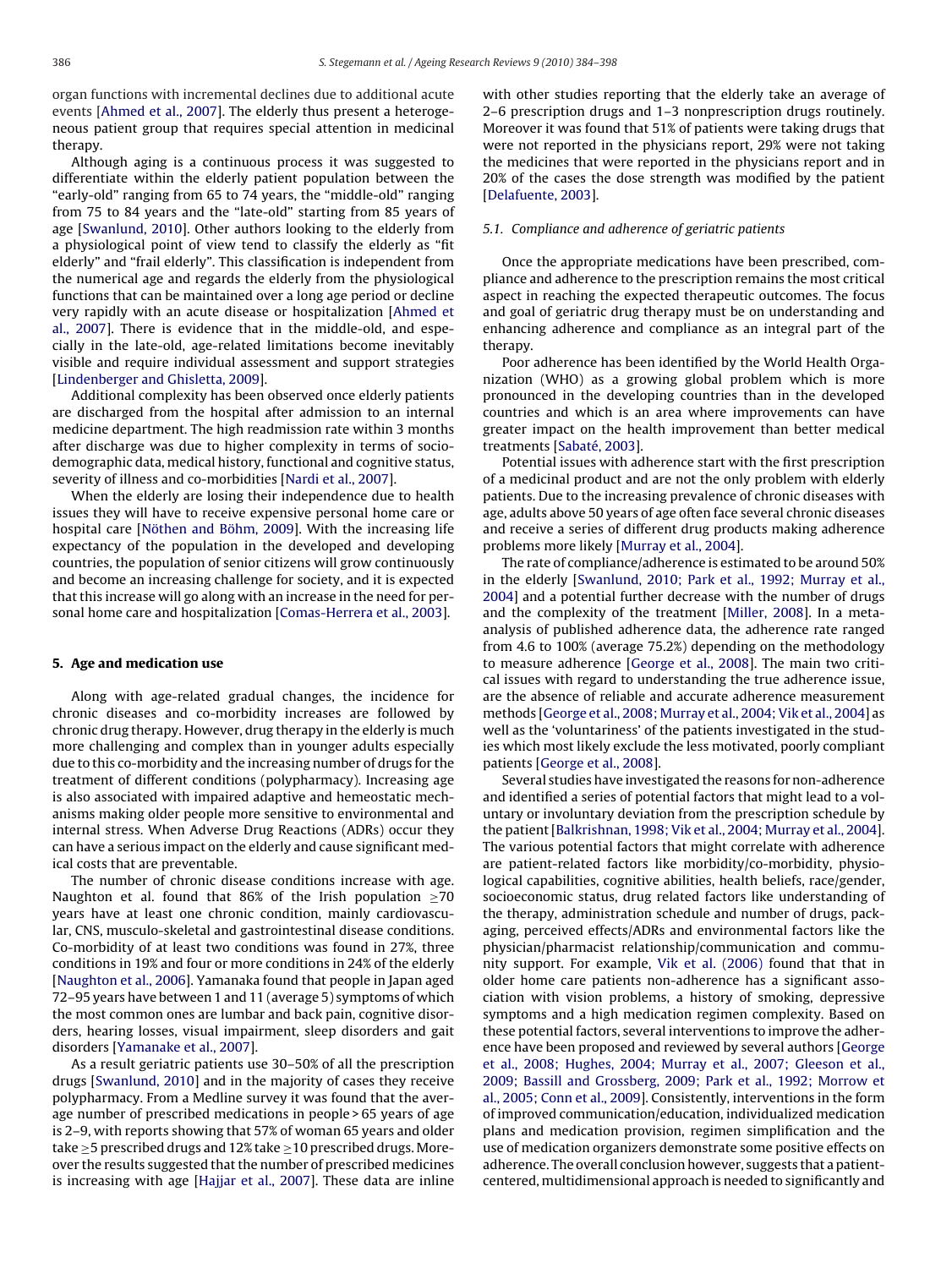persistently improve adherence [[George et al., 2008; Murray et al.,](#page-12-0) [2004; Hughes, 2004; Sabaté, 2003; Tam-McDervitt, 2008\].](#page-12-0)

Besides the scientific research done on adherence, we would like to emphasize that the patient remains a human being that might perceive and react in a very simple and pragmatic way. For the sake of reflection consider yourself as an elderly patient with your individual diseases receiving drug products that you need to split or crush before it becomes your "personal medicine". Consider that you have the full intention to be adherent but every day face a pill box that you can hardly open. And when you have opened the pill box and pulled out the different drug products all basically look the same. Consider your desire to understand your therapy but the artificial drug product trade name is hard to spell and even harder to pronounce. Consider you want to understand your medication and you read the dosing instructions in the leaflet but it is not in line with the physicians dosing recommendation.

#### 5.2. Adverse drug reactions in elderly

Due to the changes in vital functions, the existence of various disease conditions and polymedication, geriatric patients are a vulnerable patient group that develop serious adverse drug reactions [[Delafuente, 2003\].](#page-12-0) Hanlon et al. found 35% of ADRs in elderly of which 63% required physicians contact, 10% emergency rooms and 11% led to hospitalization [[Hanlon et al., 1997\].](#page-13-0) The Berlin Aging study, which is a multidisciplinary investigation of 70 to over 100 years old citizens of Berlin (Germany) with the objective of understanding the various issues this age group is facing in their daily life, studied the drug therapy of these elderly people and found that 17% of them made errors in their medication, 24% of them received a lower dose than needed and were under-dosed and a total of 80% of the elderly experienced some kind of ADRs [\[Burkhardt and](#page-12-0) [Gladisch, 2003\].](#page-12-0)

The impact of ADRs can be much more severe in an elderly than in a young adult. ADRs are considered a potential cause for falls (and resulting hip fractures), confusion and cognitive impairments, urticaria, dementia, excitations, dehydration and hypotension [[Turnheim, 1998\].](#page-14-0) These ADRs however, can be avoided as [Gurwitz](#page-12-0) [et al. \(2003\)](#page-12-0) found that approximately 95% of these adverse drug reactions were predictable of which 28% were also preventable.

To determine drugs that should be avoided or limited in the therapy of the elderly, a list of potentially inappropriate medications (PIM) for elderly patients has been developed based on several criteria identified as critical in elderly patients [\[Beers, 1997\].](#page-12-0) However, PIM use is still the major source for adverse drug reactions, treatment failure and consequently hospitalizations in elderly patients [[Gurwitz et al., 2005\].](#page-12-0) For example, [Cannon et al. \(2006\)](#page-12-0) found that in long-term care facilities PIM were used by 31% of the elderly.

#### 5.3. The impact of non-adherence and adverse drug reaction

Non-adherence to a drug treatment or ADRs during a therapy contributes significantly to health care costs.

The direct and indirect cost of non-adherence has been calculated at 100 billion USD per year and is described as 'America's other drug problem' [\[Hughes, 2004\].](#page-13-0) Murray et al. investigated the impact of multilevel, patient-centered interventions by a pharmacist to improve adherence in 314 patients with heart failure. During the 9-month intervention period the emergency department visits and hospital admissions were down by 19.4% in the intervention group and the annual direct health care cost savings were 2960 USD [\[Murray et al., 2007\].](#page-13-0)

As a consequence of the ADRs in elderly the calculated costs related to hospital admissions of the elderly in the US are 80 billion USD. Other studies calculate 7.2 bio USD per year as a result of potentially inappropriate medication-use only [[Fu et al., 2007\].](#page-12-0) [Johnson and Bootman \(1997\)](#page-13-0) calculated, based on the assumption that 84% patients achieve an optimal therapeutic outcome, that the drug related morbidity and mortality costs would reach 76.6 billion USD in the US annually and that there is a potential saving of 45.6 billion USD possible through appropriate pharmaceutical care.

Ernst and Grizzle (2001) tried to calculate the costs that are associated with medications problems that are defined as any deviation from the expected treatment outcome. He concluded that the average cost associated with a treatment failure will be USD 977, while the creation of a new medical problem due to the medication will cost USD 1.105. In the case of medication that is a treatment failure resulting in a new medical problems, the costs will mount to USD 1.488.

When medication reviews were performed and advice given to patients aged 80 years an older the drug related hospital admission dropped by 16% and the admission to emergency departments by 47% [\[Gillespie et al., 2009\].](#page-12-0) With an average cost of USD 12.646 per hospital admission and USD 9.489 per long-term care admission due to a drug related problem [[Ernst and Grizzle, 2001\]](#page-12-0) interventions like medication reviews and patient advice can have a significant effect on the hospitalization and long-term care costs.

#### **6. The elderly patient**

Medicinal products represent one part of the entire disease management concept in the elderly; they play a dominant role in helping the elderly to remain independent in their own homes for a long time and as such contribute to mankind's longevity, quality of life, elderly people's independence and efficient use of health care resources.

To improve geriatric drug therapy, the elderly patient must be considered with his individual capabilities and limitations during the development of pharmaceutical products, as well as the medication management defined as self-care activity and following and managing a therapeutic regimen. The major age-related changes and differences compared to a young adult concern the physiological functions, the cognitive, visual, motoric and swallowing capabilities.

### 6.1. Physiological functions

With age the physiological and functional capacities of the body are changing progressively and might alter the absorption, distribution, metabolism and elimination (ADME) as well as the pharmacodynamic of drugs, leading to clinically relevant consequences with regard to safety and efficacy. Increasing prevalence for one or more chronic disease conditions, morbidity and co-morbidity in elderly as well as age independent factors like lifestyle (e.g. smoking, alcohol abuse) can further impact the ADME and pharmacological effect of drugs. With the rising likelihood of polypharmacy as a result of different chronic disease conditions the risk for modified pharmacokinetics and pharmacodynamic effects due to drug-drug interactions is adding further complexity to the drug therapy.

The age-related physiological changes that affect the pharmacokinetic profile can occur during drug absorption, metabolism, distribution and elimination. In a recent article, Klotz summarized the major changes and their estimated importance for the clinical results that are shown in [Table 3](#page-4-0) [[Klotz, 2009\].](#page-13-0)

Special attention should be drawn to the very old and frail patients. This patient group often develops a malnutrition stage and loses weight considerably. Continuing with the standard dose strength that has been determined and introduced at a much earlier life stage the patients are suddenly seriously overdosed [\[Ahmed et](#page-12-0) [al., 2007\].](#page-12-0)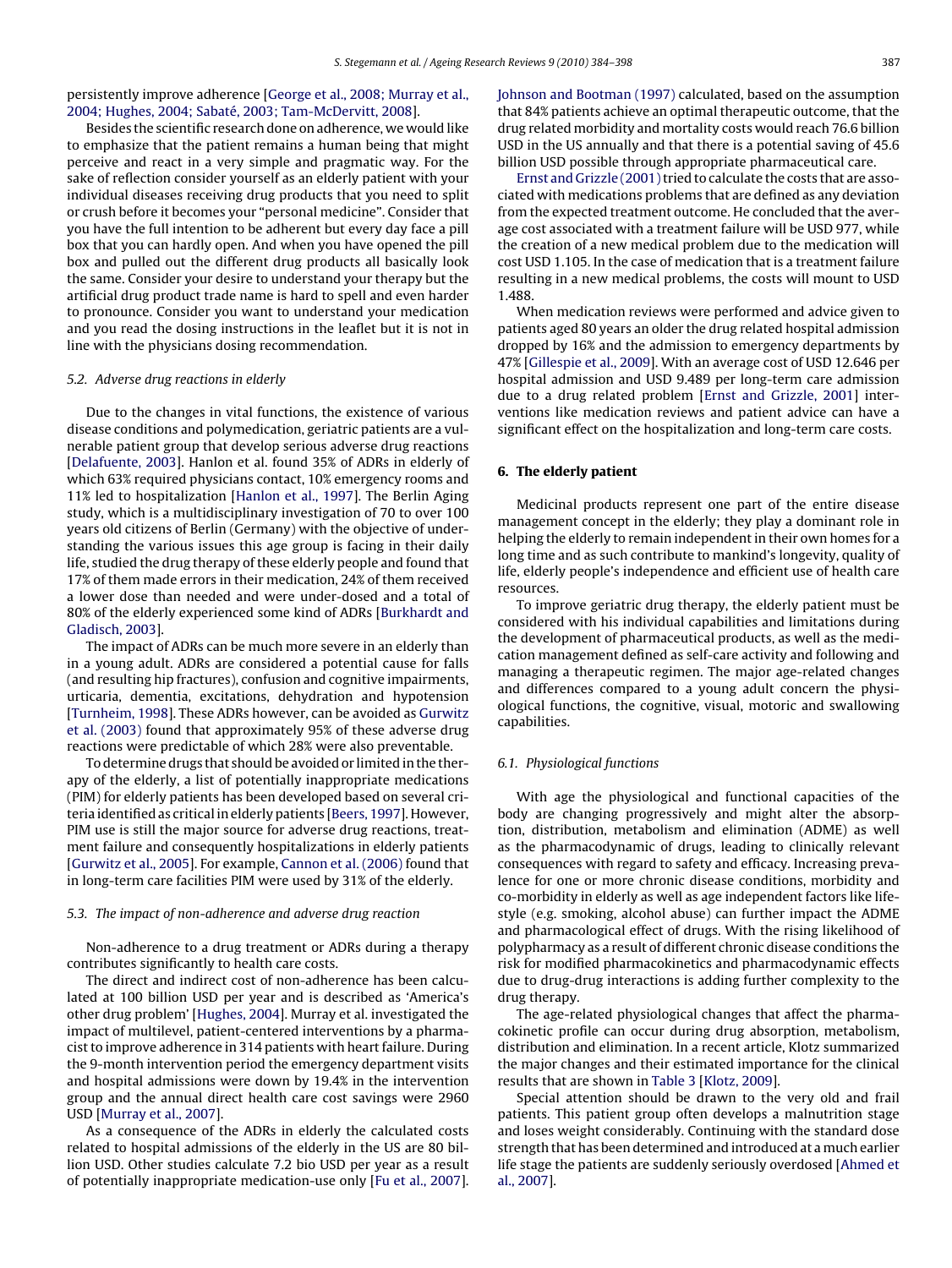#### <span id="page-4-0"></span>**Table 3**

Age-related physiological changes and their pharmacokinetic consequences [[Klotz,](#page-13-0) [2009\].](#page-13-0)

| Physiological changes in the elderly   | Pharmacokinetic consequences                                   |
|----------------------------------------|----------------------------------------------------------------|
| Increase gastric pH                    | Slightly decreased absorption<br>(rarely clinical significant) |
| Delayed gastric emptying               |                                                                |
| Reduced splanchnic blood flow          |                                                                |
| Decreased absorption surface           |                                                                |
| Decreased gastrointestinal mobility    |                                                                |
| Increased body fat                     | Increased V and $t_{1/2}$ of lipophilic drugs                  |
| Decreased lean body mass               |                                                                |
| Decreased total water                  | Increased plasma concentration of                              |
|                                        | hydrophilic drugs                                              |
| Decreased serum albumin                | Increased free fraction in plasma of a                         |
|                                        | few                                                            |
|                                        | highly protein-bound acidic drugs                              |
| Increased $\alpha$ 1-acid glycoprotein | Decreased free fraction of basic drugs                         |
| Decreased hepatic blood flow           | First-pass metabolism can be less                              |
|                                        | effective                                                      |
| Decreased hepatic mass                 | Phase I metabolism of some drugs                               |
|                                        | might                                                          |
|                                        | be slightly impaired                                           |
| Decreased renal blood flow             | Renal elimination of drugs can be                              |
| and glomerular filtration rate         | impaired                                                       |
|                                        |                                                                |

### 6.1.1. Drug absorption

Drug absorption can be influenced by age-related changes in the gastric and intestinal physiology like the unstirred water layer, the membrane permeability or drug transport and the gastrointestinal blood flow.

Changes in the gastrointestinal motility occur frequently in disease conditions (e.g. Stroke, Parkinson's Disease, multiple sclerosis, etc.) and have been found difficult to investigate exclusively as a function of age [\[Orr and Chen, 2002\].](#page-13-0) Subtle changes in the upper esophageal sphincter functioning and a decline in gastric emptying of liquids and mixed meals are most likely to occur as a function of increasing age. Changes in the small intestinal motility do not occur until an age of 80 years and beyond. The colonic motility and the anorectal functioning are assumed to change with age as both, constipation as well as fecal incontinence is frequently seen in elderly [\[Orr and Chen, 2002\].](#page-13-0) These changes appear to be related to sensory losses due to region-specific loss of neurons [[Wiley,](#page-14-0) [2002\].](#page-14-0)

The gastric pH can increase with age due to an increasing incidence of achlorhydria. This can lead to an altered bioavailability of pH sensitive drugs or drugs with a pH dependent solubility [\[Gidal,](#page-12-0) [2006\].](#page-12-0) Ketoprofen for example exhibited a poor absorption from elderly with anchlorhydria and a gastric pH of >5 compared to elderly with a gastric pH < 5. Interestingly, when taken together with acidic juice, the ketoprofen absorption in achlorhydria patient was equivalent to the elderly with a gastric pH < 5 [\[Hurwitz et al.,](#page-13-0) [2003\].](#page-13-0)

The presystemic metabolism and efflux by cytochrome P-450 (CYP) 3A4 and P-glycoprotein (P-gp) in the small intestine has been described for many drugs. However, only very few studies have investigated the relationship of age on CYP and P-gp. [Hamman et al. \(2001\)](#page-12-0) investigated the absorption of fexofenadine in 12 young (22–35 years) and 12 elderly (65–76 years) volunteers co-administered with the P-gp and CYP inducer rifampicin. The oral clearance of fenofexadine before and after administration of rifampicin was similar in both age groups and the P-gp activity as well as the P-gp induction upon rifampicin administration was not affected by age or sex.

Despite the above-described changes in the GI tract there is no evidence that oral absorption is changing as a result of increasing age [[Cusack, 2004; McLean and Le Couteur, 2004\].](#page-12-0)

#### 6.1.2. Drug metabolism

Liver metabolism has been shown to decrease with age due to liver mass decrease of 20–30% and a hepatic blood flow decline of 30–50% [\[Cusack, 2004; Schmucker, 2001\].](#page-12-0) Aging has also been found to be associated with changes in the sinusoidal endothelium of the liver that could limit the availability of oxygen and other substrates for drug metabolism [[Le Couteur and McLean, 1998\].](#page-13-0) However, the genotype related differences in drug metabolism are more important than the age-related changes and need to be taken into consideration for all age groups including the elderly in case a drug is substantially metabolized by one of the enzymes known for its genotype expression dependency (e.g. CYP 2D6) [[Phillips and](#page-13-0) [Van Bebber, 2005\].](#page-13-0)

The effect of aging on the hepatic drug metabolism has been reviewed by various authors recently [\[McLean and Le](#page-13-0) [Couteur, 2004; Cusack, 2004; Kinirons and O'Mahony, 2004\].](#page-13-0) The data confirmed an increasing inter-individual variability in drug metabolism with age, but found no clear evidence that age is an individual factor of declining metabolic enzyme activity. However, the clearance of highly metabolized drugs and the declining liver blood flow rate correlate quite well with the decreased metabolism seen in the elderly [\[McLean and Le Couteur, 2004\].](#page-13-0) Confounding factors like diet and food, frailty, smoking, co-morbidity, polypharmacy and alcohol intake are known factors contributing to the high inter-individual variability in older people [[McLean and Le Couteur,](#page-13-0) [2004; Kinirons and O'Mahony, 2004\].](#page-13-0)

Hepatic drug metabolism by CYP has been studied in various age groups ranging from 20 to >70 years of age. CYPmetabolism showed a decline after the age of 40 years. The potential impact of this agerelated decline of CYP was confirmed by the declining metabolism of phenazone. While the half-life of phenazone increased steadily with increasing age, the clearance remained stable between the ages of 20 and 49 years and declined significantly from 50 to 60 years of age and than stabilized at a low level. The authors concluded that early pharmacokinetic studies in drug development should include young (20–39 years), middle age (40–69 years) and elderly (>70 years) volunteers to evaluate the potential age-related clinically relevant effects in the targeted patient groups [\[Sotaniemi](#page-13-0) [et al., 1997\].](#page-13-0)

### 6.1.3. Drug distribution

Drug distribution can be altered with age by the changing body composition and the plasma protein levels.

With increasing age the total body fat increases and the total body water decreases. These changes can alter the volume of distribution (Vd) according to the lipophilicity or hydrophilicity of the drug compound. For lipophilic drugs the Vd can increase because of the up-take into the lipidic tissue along with a prolongation in the elimination half-life due to the re-diffusion of the drug from the fatty tissue [\[Cusack, 2004\].](#page-12-0) Clinically significant differences in the Vd and elimination half-life have been reported for the benzodiazepines [\[Woodward, 1999\] l](#page-14-0)idocaine and chlormethiazole [\[Cusack, 2004\].](#page-12-0) For the more hydrophilic drugs a decrease of the Vd in elderly have been described for sotalol, antipyrine [\[Cusack,](#page-12-0) [2004\],](#page-12-0) lithium and digoxin [[Klotz, 2009\].](#page-13-0)

After absorption of the drugs into the plasma, the drugs circulate to a great extent bound to plasma proteins while only a smaller portion of free drug is available for the pharmacological effect and metabolism. There is evidence that in elderly the plasma albumin concentration is slightly decreasing while the alpha<sub>1</sub>-acid glycoprotein concentration remains stable or slightly increase [\[Klotz,](#page-13-0) [2009; Butler and Begg, 2008\].](#page-13-0) While acidic drugs bind to albumin, alkaline drugs bind to alpha $_1$ -acid glycoprotein the degree of binding to plasma proteins is variable. Especially for drugs with >90% of plasma binding, a change in the plasma protein level or competition on the binding side with other high affinity drugs can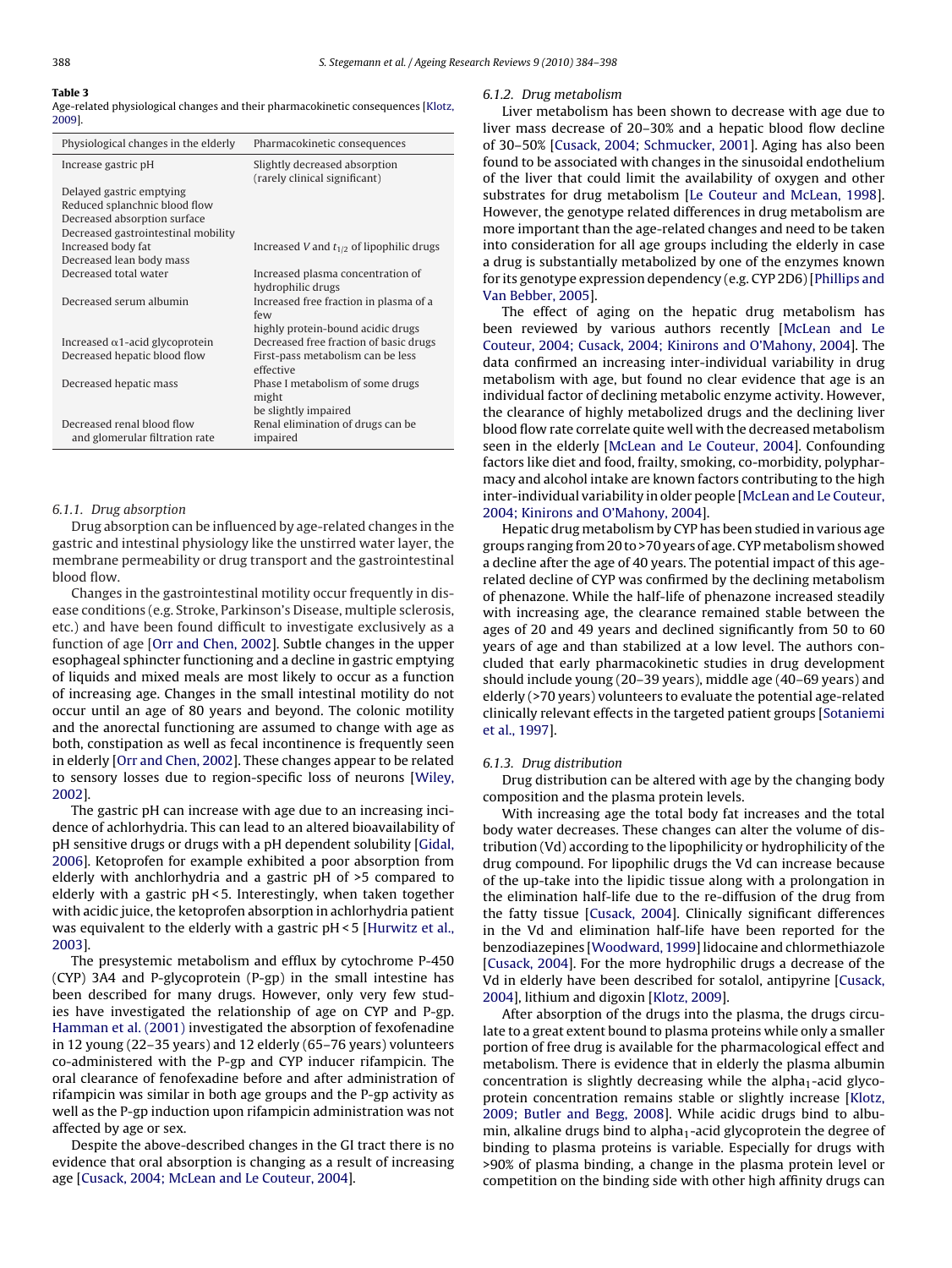significantly increase the free drug concentration [[Cusack, 2004;](#page-12-0) [Butler and Begg, 2008\] a](#page-12-0)nd for drugs with a high extraction ratio and a narrow therapeutic window an increased drug effect or potential ADRs cannot be excluded [\[Benet and Hoener, 2002\].](#page-12-0)

Recently, Butler and Beck reviewed the literature to evaluate the hypothesis that the metabolic clearance of drugs is declining with age independent from the extent of clearance [\[Butler and](#page-12-0) [Begg, 2008\].](#page-12-0) As the level of plasma albumin, to which the majority of drugs are bound, have been described to decline with age and more significantly in elderly with severe acute illnesses, postoperative states and malnutrition states, the ratio of the bound and free fraction of a drug might also change. Butler and Begg could show that for the capacity limited drugs with high and low protein binding the free drug concentration is increasing for most of the drugs while the intrinsic clearance is declining [[Butler and Begg, 2008\].](#page-12-0) The clinical relevance of the changes in protein binding by age is controversially discussed [\[Benet and Hoener, 2002\] a](#page-12-0)nd the impact of altered plasma protein binding of drugs in elderly will require further investigation.

#### 6.1.4. Drug elimination

The main route for drug and drug metabolite excretion is through renal tubular secretion in the urine. An age-related decline in the glomerular filtration rate has been demonstrated as a major factor for age-related changes in drug elimination. Aging of the kidney has also been described to be associated with various histopathologic changes like thickening of the intrarenal vascular intima, sclerotic changes of the glomeruli and decrease in renal weight [[Muhlberg and Platt, 1999\].](#page-13-0)

The renal clearance (glomerular filtration rate) is generally decreasing in two thirds of the population by 20–30% between the age of 30 and 80 years, however, the other third shows a stable renal clearance across this time span suggesting that the renal clearance is not necessarily impacted by numerical age [\[Klotz, 2009;](#page-13-0) [Herrlinger and Klotz, 2001; McLean and Le Couteur, 2004\].](#page-13-0)

Dose adjustment for the elderly to address the declining renal clearance has been proposed by [Turnheim \(2005\). T](#page-14-0)he two models proposed take into account the maintenance dose  $(D_m)$  corrected by either a factor Q, which is the sum of the extrarenal elimination fraction  $Q_0$  and the renal elimination fraction  $Q_{\text{real}}$  or the decline in the total clearance defined as the bioavailability of young multiplied by the clearance in elderly and divided by bioavailability in elderly multiplied by the clearance in young. Turnheim stated that both models are just average corrections based on either literature reported clearance data in young and elderly or truly measured clearance data in the individual.

Independent from aging, the renal function is known to decline as a result of several disease conditions like hypertension, vascular diseases and diabetes that are common in people over 65 years and they might be more important than aging itself [\[Melk and Halloran,](#page-13-0) [2001\].](#page-13-0)

## 6.1.5. Pharmacodynamic

Age-related changes of clinical targets can result in changes of the pharmacological response to a drug. The changes of the physiology of organs and receptors can significantly differ from a healthy old or young individual and has been the subject of several review articles [\[McLean and Le Couteur, 2004; Hilmer et al., 2007;](#page-13-0) [Turnheim, 2004\].](#page-13-0)

The changing pharmacodynamics of cardiovascular and central nervous drugs are well described. With the increasing sympathetic activity with age  $\beta$ -adrenoreceptors of the heart are desensi-tized [[Brodde and Leineweber, 2004\].](#page-12-0) The use of  $\beta$ -adrenoreceptor blockers has therefore been questioned and proven to be less effective in elderly compared to young adults [\[Hilmer et al., 2007\].](#page-13-0) Benzodiazepines are frequently used in elderly to treat sleeping disorders. Elderly appear to react more sensitive to benzodiazepines than younger, which could not be explained by pharmacokinetic changes that are also evident in elderly for this class of compounds. In general, elderly need a 2–3-fold lower plasma concentration of benzodiazepines for the same drug response than younger adults [\[Woodward, 1999\].](#page-14-0)

## 6.1.6. Drug–drug interactions

Drug–drug interactions (DDIs) are the major challenge in polypharmacy and especially in the elderly as they are generally suffering from various diseases and consequently are exposed to multiple chronic drug treatments [[Björkman et al., 2002; Nobili](#page-12-0) [et al., 2009; Juurlink et al., 2003; Delafuente, 2003; Becker et al.,](#page-12-0) [2008; Boobis et al., 2009; Bushardt et al., 2008\].](#page-12-0) The main types of DDIs are metabolism-based DDIs or transporter-based DDI which in both cases can be inhibited or induced leading to clinical consequences especially for co-administered drugs with a narrow therapeutic index or a steep dose–response curve. Moreover, DDIs often take place at the pharmacologic drug binding sites, whereby two drugs might work synergistically or antagonize the activity of one drug or both drugs together [\[Boobis et al., 2009\].](#page-12-0) Allergic reactions are another area of potential DDIs that are caused by histamine release from the mast cells or the basophiles by a drug. Drugs might also inhibit the diamine oxidase (DAO) or histamine-N-methyltransferase (HNMT) the main metabolizing enzymes of histamine and increase the histamine concentration [\[Boobis et al.,](#page-12-0) [2009\].](#page-12-0) Drug or drug metabolites can compete on plasma protein binding sites increasing the free drug in the plasma that is responsible for the pharmacodynamic effect or for site effects in case of narrow therapeutic windows [[Delafuente, 2003\].](#page-12-0)

The frequency of DDIs in elderly outpatients across 6 different countries in Europe found prevalence for at least 1 potential DDI in 46% and at least 2 potential DDIs in 22% of the elderly of which one half cause ADRs and the other half suboptimal therapeutic effect. Beside the fact that the majority of drug combinations identified in the study where known, 90% of the potential DDIs could have been solved by simple dose adjustment [\[Björkman et al., 2002\].](#page-12-0) In another study, 674 geriatric outpatients taking more than one drug were evaluated focusing on the top ten most frequent interactions. In 300 of the patients (44.5%) 398 potential interactions were identified. 172 patients (25.5%) were identified with at least one side effect or a less than adequate treatment. In 111 patients (16.5%) changes to the actual medication regimes were proposed that led to an improvement in 80% of the patients that could be followed up [\[Tulner et al., 2008\].](#page-14-0)

The frequency of DDIs has been found to be mainly dependent on the patient's age and the number of drugs. DDIs rose from 24% in patients between 60 and 74 years to 36% in patients over 80 years [[Nobili et al., 2009\].](#page-13-0) The prevalence to experience a potential DDI has increased from 1992 to 2005 for people aged ≥70 years from 10.5% to 19.2% and for the life-threatening DDIs increased from 1.5% to 2.9% in the same period [\[Becker et al.,](#page-12-0) [2008\].](#page-12-0) An increasing risk for serious DDI has also been suggested for elderly cancer patients as any pharmacokinetic and pharmacodynamic alterations of each anticancer treatment by polypharmacy can cause a deleterious drug effect [\[Tam-McDervitt, 2008\].](#page-14-0) The association between drug toxicity leading to hospitalization and DDIs has been investigated over a 7 years period for 3 major known drug toxicities hypoglycemia, digoxin toxicity and hyperkalemia. The likelihood for hospital admission was 6 times higher in glyburide patients treated with co-trimoxazole, 12 times higher for digoxin co-administered with clarithromycin and a 20 times increase for patients treated with an ACE inhibitor and potassiumsparing diuretics [[Juurlink et al., 2003\].](#page-13-0) As many of the potential DDIs are predictable and preventable [\[Gurwitz et al., 2003\],](#page-12-0) medication reviews have been suggested by several authors for elderly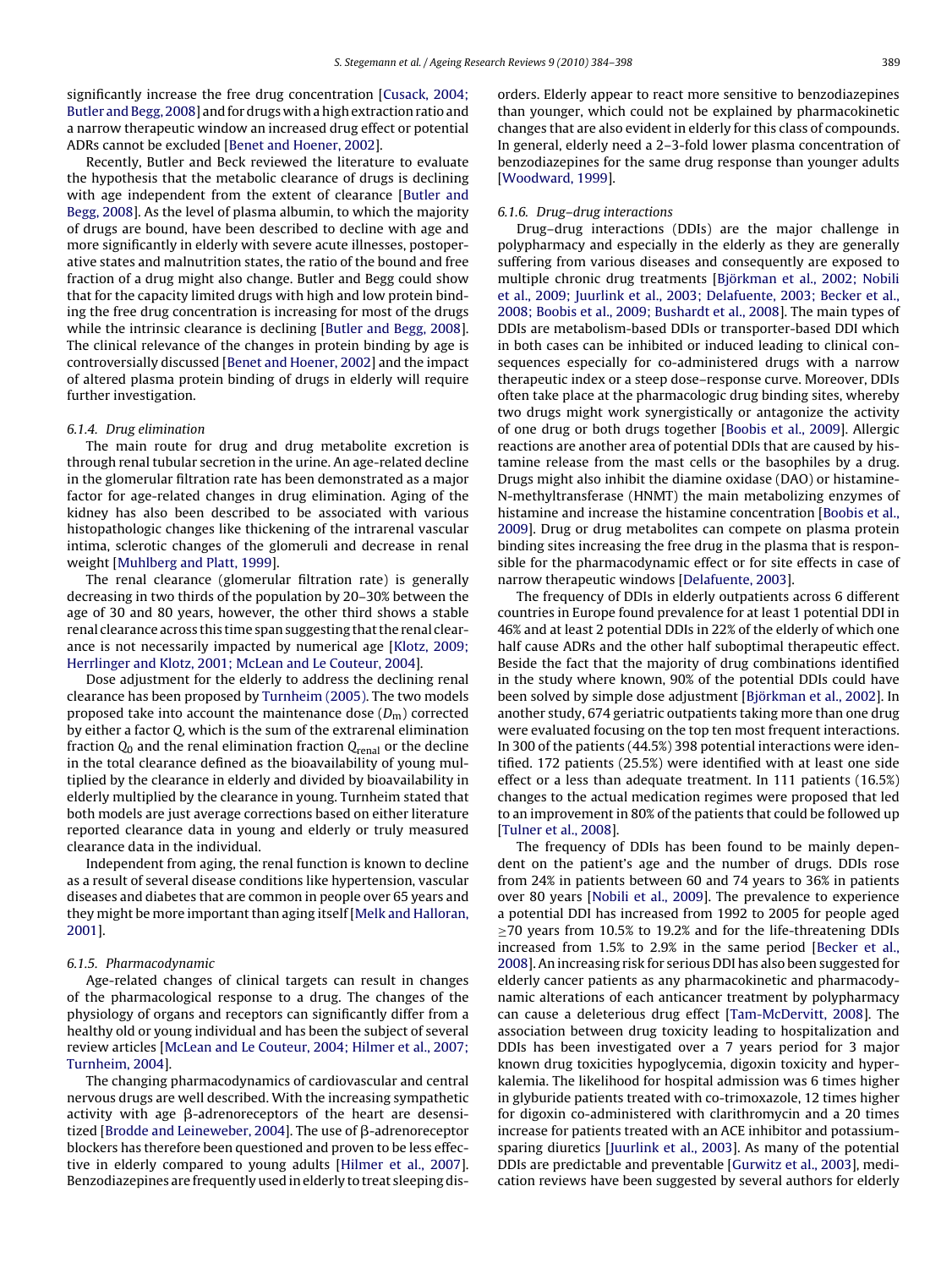patients receiving polypharmacy to avoid inappropriate polymedication and "hyperpharmacotherapy" [\[Bushardt et al., 2008; Nobili](#page-12-0) [et al., 2009; Björkman et al., 2002\] a](#page-12-0)nd proven successful [[Peterson](#page-13-0) [et al., 2005; Tulner et al., 2008; Gillespie et al., 2009; Vinks et al.,](#page-13-0) [2009\].](#page-13-0)

#### 6.2. Cognitive functions

Understanding the prescription of a medicine and establishing the medication schedule from different prescriptions is a complex and effortful cognitive task [[Hutchison et al., 2006\].](#page-13-0) To follow through the established medication schedule, the implementation intention requires the development of an appropriate and achievable implementation plan on how and when the goal targeted action will be executed [\[Gollwitzer, 1999; Park et al., 2007\].](#page-12-0) The elderly have proven to be specifically good in implementing routines and automatic processes in their daily life [\[Park et al., 1999\].](#page-13-0) The majority of elderly suffering from various disease conditions have a real intention to follow the medication as prescribed by the physician [[Park et al., 1999; Martin and Park, 2003\].](#page-13-0) With clear implementation plans and contextual cues medication management by the elderly can be facilitated, simplified and implemented as an automatic process in their daily routine.

Cognitive functions in general can be divided into working memory which is handling the effortful, complex management of information and activation of executive processes and the automatic cognition, which refers to information processing that can occur without conscious awareness and requires very little or no engagement of executive functions and complex information processing [\[Moscovitch, 1994\].](#page-13-0) The change in cognitive functions appearing with age is not a "uniform" process and cognitive functions might vary considerably across individuals as well as across cognitive domains in elderly. While selective attention in general has been shown to slow down with age, it is not affected by distraction differently from that at younger ages. When more attention tasks have to be processed at the same time, deficits are more likely with age, however, task specific training was able to convert some of these tasks into automatic processes that required less attentional resources [[Glisky, 2007\].](#page-12-0)

Decline in memory with aging has been described as a decline in processing resources and working memory account. As shown in Fig. 2, [Park and Hedden \(2001\)](#page-13-0) found that certain tasks did not necessarily decline across the life span; instead they increase or remain at least stable over time like word knowledge (vocabulary).

They concluded that older adults have a rich set of information and experience that can balance the declining working memory and help perform prospective memory tasks, like adherence to medication regimens [[Park and Hedden, 2001\].](#page-13-0) In general, the elderly try to compensate the declining cognitive functions by relying increasingly on their stable cognitive functions as an alternative strategy to performing a certain task. Further to this, the elderly do optimize their resources by becoming more selective in their goals, reducing the diversity of their activities to optimize their daily life including spending more time on compensational strategies like sleeping more often and longer during day time [[Lang et al., 2002\].](#page-13-0) The performance of a prospective memory task was not found to be different between the elderly and young people unless there was an extensive background task during the retrieval phase. Even so, encoding and retrieval are relatively non-strategic and automatic processes, a certain amount of working memory seems to be involved in maintaining the intended reactions towards the signal in an activated mode [\[Einstein et al., 1997\].](#page-12-0)

These results suggest that elderly can specifically focus on the medication schedule and that the performance of prospective memory tasks (taking the medication) is not affected by age unless the individual is exposed to a demanding situation simultaneously.

## 6.2.1. Using stable cognitive functions for medication management

Medication management needs to become a goal for the patient that she or he needs to execute continuously once a therapeutic medication schedule is defined. To attain a certain goal, plans need to be established on how the goal should be achieved. Linking an implementation intention (e.g. a medication schedule) to an anticipated situation or contextual cue (e.g. morning coffee) can initiate the goal directed medication intake as an automatic response to the situation or contextual cue [\[Gollwitzer, 1999; Park et al., 2007\].](#page-12-0)

The usefulness of implementation plans has been studied by [Chasteen et al. \(2001\)in](#page-12-0) the elderly with amean age of 71 years. Participants who formed implementation intentions performed two times better in self-initiating the goal than the ones who did not form such implementation intentions. They concluded that even noticing the cue and processing the action required explicit memory or rehearsal; however, once noticed little memory was needed to execute the action. In a cohort of high-functioning best agers, [Wallsten et al. \(1995\)](#page-14-0) found that about one third of the people used cues and routine activities to manage their medication intuitively as an implementation strategy. McDaniel and Einstein reviewed the retrieval of prospective memory when relying on automatic



**Fig. 2.** Performance on measures of speed of processing, working memory, long-term memory, and world knowledge across the life-span [from: [Park and Hedden, 2001\].](#page-13-0)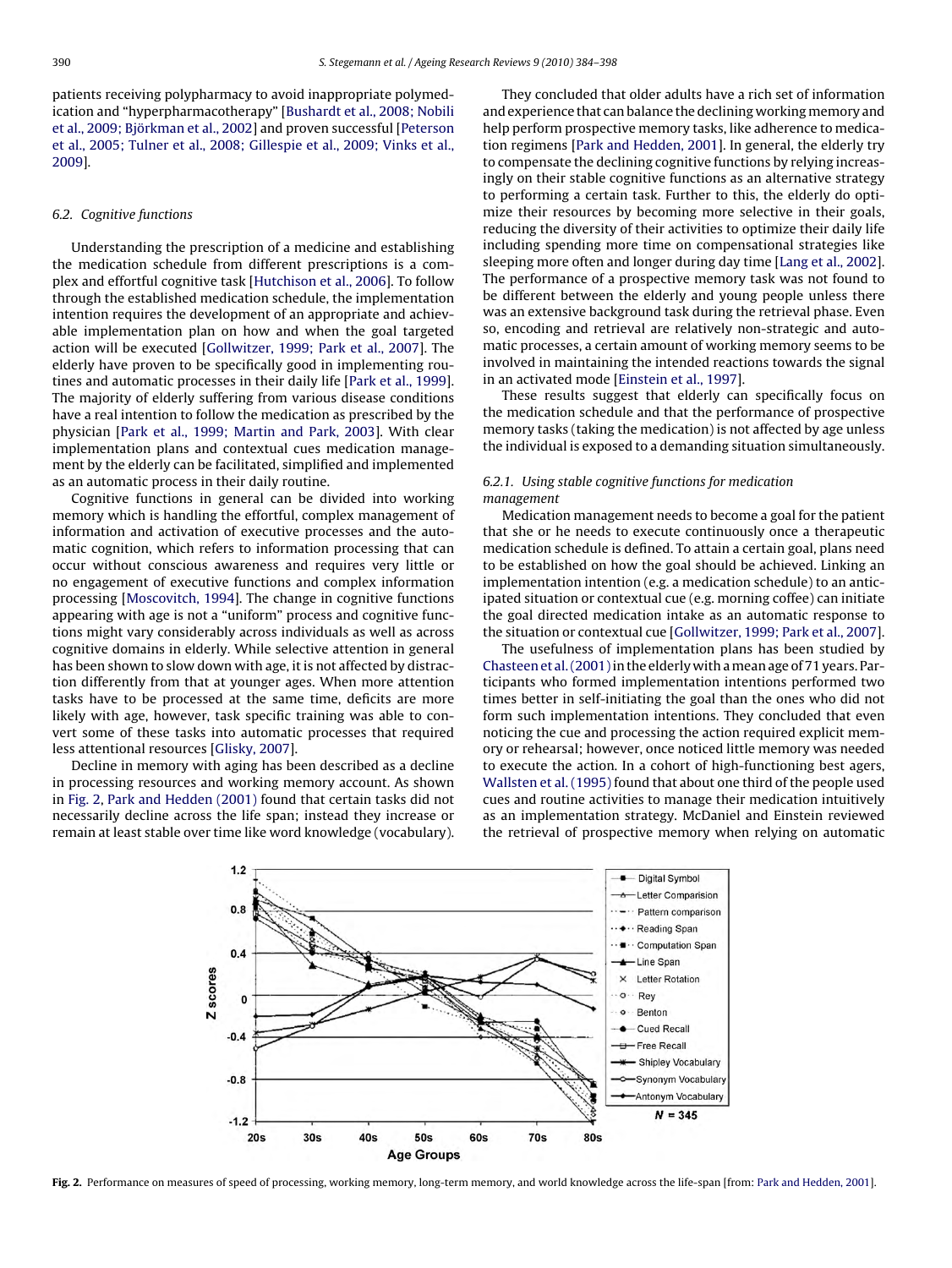<span id="page-7-0"></span>processing. Their conclusion was that there are different strategies to retrieve a prospective memory task and that the probability of being successful depends on the prospective memory task itself, the targeted cues as well as the individual and the ongoing task [[McDaniel and Einstein, 2000\].](#page-13-0)

Medication adherence also depends on the life-style, which was found to be more favorable in elderly. When assessing 121 community-dwelling rheumatoid arthritis (RA) patients aged 34–84 years, Park et al. found that elderly patients despite declining cognitive capabilities were more adherent to the RA treatments than younger adults. The main reason was that the busy life-style in younger age distracts from the focus to take the medication, while the elderly, especially in serious disease conditions, structure their life around the medication schedules rather than the other way around [\[Park et al., 1999\].](#page-13-0)

Using implementation intentions to perform a 4 time daily blood glucose measurement of nonpatients between 60 and 81 years of age demonstrated a significant improvement of performance. Nonpatients were chosen to simulate the situation of newly diagnosed patients, to avoid prior experience and allow real testing of the effectiveness of the intervention and to assess the implementation intention effect by eliminating a motivation factor of newly diagnosed patients. The group who formed, rehearsed and deliberated implementation intentions (like where and how the blood glucose measurement would be done) performed significantly better with 50% more tests done over the study period of 3 weeks compared to the group that did not form implementation intentions [[Liu and](#page-13-0) [Park, 2004\].](#page-13-0)

## 6.2.2. Cognitive limitations to medication management

To identify risk factors for poor medication management capabilities Ruscin and Semla investigated the capabilities of community-dwelling elderly with regard to the various tasks in medication management like reading prescriptions, interpreting medication instructions, opening pill boxes, etc. Cognitive impairment defined as a Mini Mental State Examination (MMSE) of MMSE < 24 as well as the physical abilities of daily tasks defined as Katz ≥1 were clear risk factors that an individual was not able to perform individual tasks and it was also found that these are independent individual risk factors for an overall poor performance in their medication management [[Ruscin and Semla, 1996\].](#page-13-0)

[Ball et al. \(2002\)](#page-12-0) investigated the impact of intensive cognitive training programs on memory, reasoning and speed of processing in 2832 participants aged 65–94 years to improve mental abilities for independent daily living. Even so there was an immediate affect seen on all three training interventions the affect per se remained small and did not differ significantly from the untrained groups after 1 and 2 years post training. These results suggest that cognitive training does not improve the medication management performance of the elderly.

### 6.2.3. Reduced cognitive demand in medication management

As described earlier, medication schedules for elderly can be quite complex and cognitively demanding. The way of disseminating information and communicating with the patient is a critical component for comprehension and memory of the treatment plan. Shrank et al. reviewed the content and format of drug labels on the patient comprehension of these information and found that the patients expect to get information about indication, benefits of the drug, the treatment duration as well as the ADRs, in a format that is structured, easy to read and is using a simple language [[Shrank](#page-13-0) [et al., 2007\].](#page-13-0) In a group of older adults (mean age 70.4 years) medication instructions were delivered either in a categorized list, a simple list or in a paragraph and assessed for its preference and comprehension. Questions concerning the treatment instructions were more quickly answered form the listed instructions compared

#### **Table 4**

Ten "Best Practices" for developing effective print materials for patients [Wilson et al., 2009].

| 1. Use a clear, simple font                             |
|---------------------------------------------------------|
| 2. Maximize white space and avoid visual clutter        |
| 3. Employ list formats when possible                    |
| 4. Provide supportive graphics only when appropriate    |
| 5. Chunk information into manageable pieces             |
| 6. Use concrete language                                |
| 7. Avoid technical jargon                               |
| 8. Stick to positive wording and avoid negations        |
| 9. Exclude distracting information and embellishments   |
| 10. Incorporate patients' perspectives and expectations |

to the paragraph and the recall of information was best from the simple list, raising evidence that listed information help elderly in understanding their therapy more easily [[Morrow et al., 1995\].](#page-13-0)

Wilson et al. tried to establish some "Best Practice" guidance (Table 4) towards delivering health care information in an effective way, by freeing up the working memory resources through elimination of unnecessary processing of poorly designed information material [[Wilson and Wolf, 2009\].](#page-14-0)

A good example on how important the clarity of medication instructions is has been provided by Beckmann, who asked to calculate the number of days a box of 40 pills would last if they have to take "two tablets morning and evening" roughly half of the people aged >77 years could not calculate this accurately. The authors noticed that the information was ambiguous and may be responsible for the wrong calculation [\[Beckman et al., 2005\].](#page-12-0)

Another approach in reducing cognitive demand is the use of reminder systems to overcome the forgetfulness of the patient. While most of the reminder systems require the involvement of a human monitor, automatic medication tracking and reminder systems in the form of an auditory beep and visual alarm have been developed and investigated in the elderly. The reminding occurred either at the prescribed time of medication (time-based) or occurred only when the patient forgot the medication and was able to take the medication (context-aware). With 68.1% compliance without reminding, the compliance increased with the time-based reminding to 73.5% and the context-aware reminding to 92.3% [[Hayes et al., 2009\].](#page-13-0)

### 6.3. Visual functions

One of the major sensory organs leading human beings through life is the visual system. Medication management requires a clear identification of the medication as well as clear understanding of the medication by the patient. With the age-related decrease of visual functions, the elderly, and especially those 75 years and older, might lose a critical capability of clearly identifying the medication and their self-insurance of taking the right medicine.

The visual system encodes incoming information and transfers them to the working memory where they are processed into meaningful information for the individual. The visual performance has been shown in various investigations to be directly related to age. A 20-year-old human normally has a visual acuity of 1.0–1.5 (20/20–20/15 according to the Snellen index) which declines with age. A steep decline in the visual function happens normally between 80 and 90 years [[Evans et al., 2002\].](#page-12-0)

The estimation of the prevalence of visual impairment within the society is dependent on the criteria used. The WHO criteria defines blindness as a visual acuity of less than 0.05 (20/400 Snellen) and visual impairment as the best-corrected visual acuity of less than 0.3 (20/60) but no less than 0.5 (20/400) in the better eye, while the US criteria are more stringent and define blindness already as the visual acuity of 0.1 (20/200) and visual impairment as a best-corrected visual acuity of less than 0.5 (20/40) but better than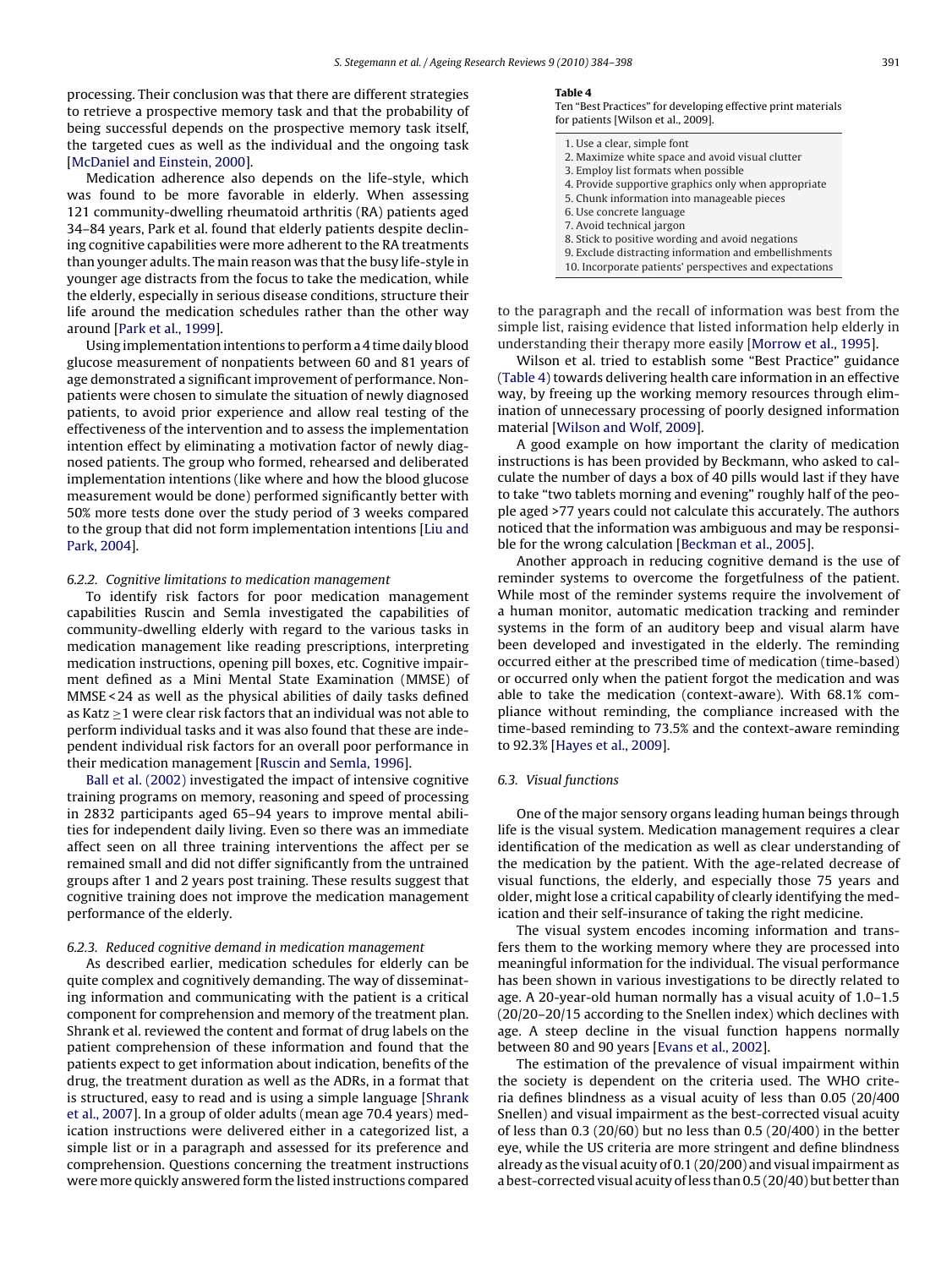

Fig. 3. Total prevalence of poor vision (blindness and visual impairment) as a function of age according to the World Health Organization criteria (left) and to criteria used in the Unites States (right) [\[Klaver et al., 1998\].](#page-13-0)

0.1 (20/200). Depending on the criteria used, the number of people classified as blind or visually impaired varies from study to study. However, all studies provide clear evidence that visual impairment is a common problem in the age group  $\geq$ 75 years [\[Klaver et al.,](#page-13-0) [1998\] \(](#page-13-0)Fig. 3).

The causes for visual impairment and blindness differ depending on the age. Optic neuropathy and myopic macular degeneration was the predominant cause for blindness and visual impairment, respectively, in the age group younger than 75 years, while age-related macular degeneration and cataract alone or in combination with other eye diseases was the cause for blindness and visual impairment in people above 75 years. Interestingly, diabetic retinopathy was not found as a major cause for poor vision [[Klaver](#page-13-0) [et al., 1998\].](#page-13-0) With the increasing life expectancy as reflected in the demographic estimations [\(Table 2\)](#page-1-0) visual impairment and blindness will be a predominant challenge for medication management by elderly.

#### 6.3.1. Importance of colors in visual performance

Color perception is part of the early vision system and is preserved with age due to its over-learning in early childhood. A color stimulus attracts involuntary attention and is detected 5–6 fold better than a luminance spot. Repetition of colors can have a priming effect causing an automatic reaction to the color stimulus and that is preserved with age [\[Stegemann, 2005\].](#page-13-0)

That elderly people maintain their ability to differentiate between different colors and color combinations of small oral dosage forms has been demonstrated by Hersberger. In the study including 50 volunteers aged 65–92 years 45 color combinations (monochromatic and bi-chromatic capsules) were assessed to see if they can be distinguished by the volunteers. Color combinations composed of white and yellow combined with light blue, red, green, dark blue and purple were found to be the most suitable color combinations, while color identification was slightly difficult with dark color combinations of brown, dark blue and purple [[Hersberger, 1997\].](#page-13-0) To enhance product identification and differentiation between different products the use of colors in drug product design has been suggested [[Stegemann, 2005\].](#page-13-0)

To investigate the perseverance of color perception in high age and even in people with cognitive impairment a study was performed comparing 95 year normal old with 80 year normal old and 80-year-old Alzheimer Disease (AD) patients. Color discrimination and naming was identified as quite well preserved in all populations tested and no significant differences were observed in color perception. Minor differences were found between the groups for the people with medium or low visual functions as well as Mini Mental State Examination (MMSE) score below 26 [\[Wijk et al., 2002\].](#page-14-0) Further studies have investigated the aspect of AD in relation to color discrimination, naming and preference. Twelve AD patients were compared with 12 normal subjects aged >80 years without identifying a significant difference between the two groups. The authors conclude that color cues and color contrasts in the environment can help guide AD patients in their daily life [\[Wijk and Sivik, 1995\].](#page-14-0) To identify the specific capabilities of AD patients with mild, moderate and severe disease states with regard to color discrimination, naming and preference another study was performed with 50 patients. Color discrimination was better in the yellow and red area and was affected for blue and green. A degree of severe dementia had a negative impact on color naming; however, no differences were seen with regard to color preference and degree of severity of AD [\[Wijk](#page-14-0) [et al., 1999\].](#page-14-0)

#### 6.3.2. Visual impairment and medication management

Reading and understanding prescription labels is the basis for an individual to develop his proprietary medication scheme and follow through the medication. For the elderly 65 years and beyond, this has been identified as a challenge. From 325 elderly patients (mean age 78.1) from an ambulatory care center prescription labels could not be read by 38.8% and had not been fully understood by 67.1% of the elderly [[Moisan et al., 2002\].](#page-13-0) While the study did not find a correlation with the compliance of these elderly, there is clearly a lack of information that may or may not be important to the medication schedule for an elderly patient and remains a potential source for medication issues. It can be assumed that the use of pictograms supported by discriminatory colors and identifying marks will facilitate reading and understanding of the important information and consequently improve the medication management of elderly with visual impairments.

The elderly try to compensate mild cognitive impairments through visual capabilities and they have been found to do this successfully in managing their medication. In 335 elderly aged 73–82 who had either poor cognition (MMSE 24) or good cognition (MMSE 30) it has been demonstrated that higher visual acuity, stereopsis and contrast sensitivity is directly related to the ability to fill pill boxes with two drug products correctly [[Windham et al., 2005\].](#page-14-0) As visual acuity supports reading the instructions or letter/symbols on the dosage form, contrast sensitivity in the discrimination of the dosage forms and stereopsis in the management of the pill box and the dosage form placing, the importance of clear and differen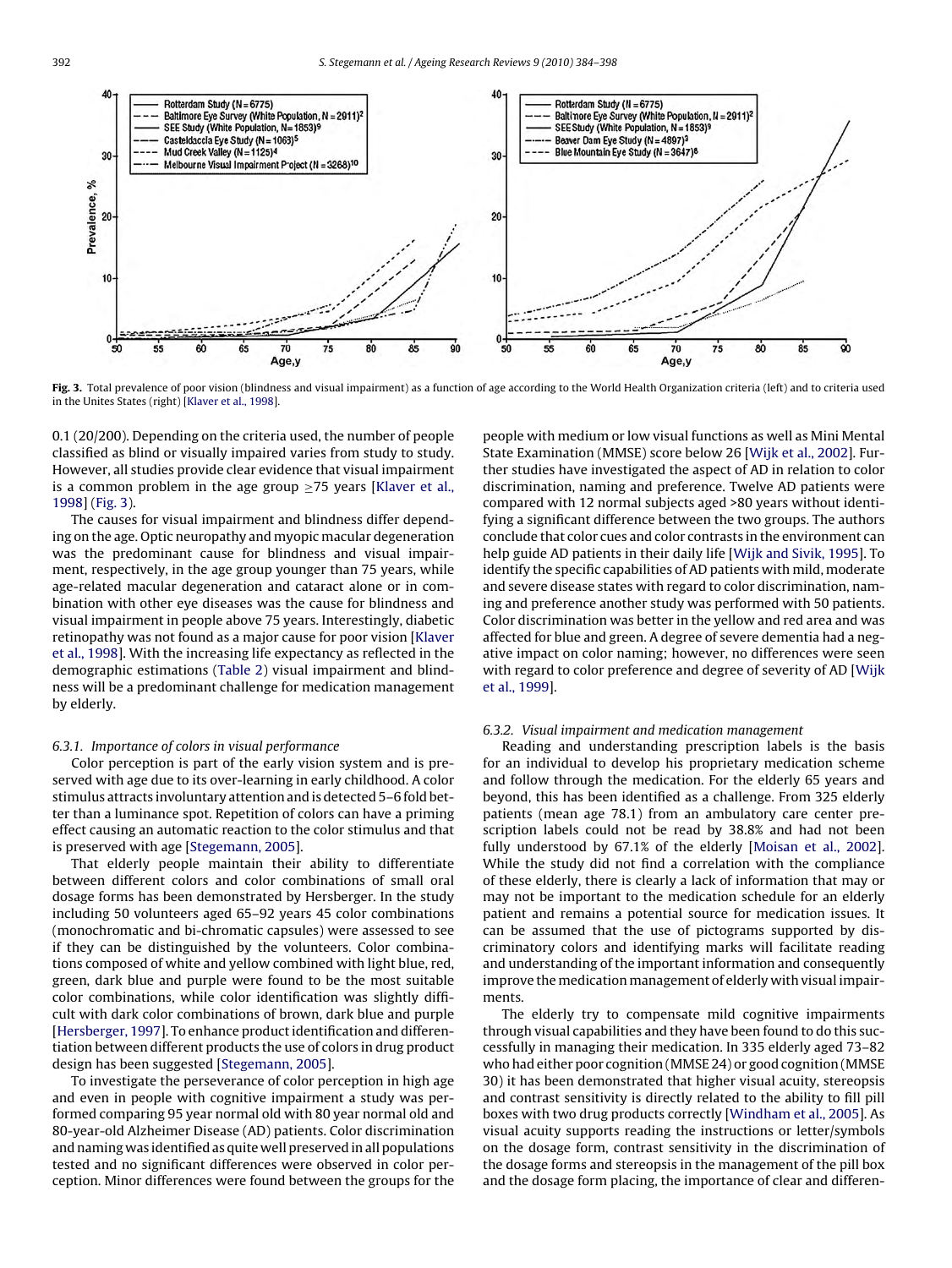tiable dosage forms to improve the management and pill box filling of multiple medications becomes evident.

To further support the declining visual acuity and ability to read a standard 12-point type size prescription label in the elderly, clear information and instructions could be delivered through holograms, pictograms and colors. Especially when medication instructions are delivered in pictures, the attention can be drawn to the important details and circumvent the need to draw this information from complex textual information [\[Katz et al., 2006\].](#page-13-0)

## 6.4. Motoric functions

Motoric functions change gradually with age and more severely by various secondary diseases in the form of degenerative disease of the musculo-skeletal, vascular or central nervous system. Affected are hand forces, fine-motoric tasks and sensory perception that are required to manage our daily tasks. Losing these motoric functions can have a direct impact on medication management as it might restrict easy access to or modification of the drug products by the elderly patients, which is basically the base for adherence and compliance.

Motoric functions described as Activities of Daily Living (ADL) were introduced by [Katz et al. \(1970\)](#page-13-0) as the most important physical capabilities for independent living. The deterioration of motoric functions is often the result of other degenerative disease conditions like osteoporosis, rheumatoid arthritis, osteoarthritis or degenerative processes in the CNS like Parkinsons Disease. Motoric functions have also been found to be directly related to the cognitive status of the elderly and start to be impacted already in early dementia [\[Scherder et al., 2008\].](#page-13-0)

#### 6.4.1. Impact of motoric functions on pharmaceutical packaging

For medication management, a certain level of hand motoric functions are required in order to take out the medication of the pharmaceutical packaging, put them into a medication organizer, take them out of a medication organizer again and eventually manipulate the medication, for example splitting a tablet before bringing the small dosage form into the mouth. The decrease in hand motoric function is a gradual process that is progressing gradually from an age  $\geq$ 65 years and that becomes apparent at an age of ≥75 years. The most important changing hand functions are the hand force and gripping strength (muscle and tendon strength), griping and pinching activities (intrinsic bones and joints) as well as sensory functions (cutaneous and motor nerves). Overall the age and potential disease related changes of the hand functions impact various abilities that are directly related to medication management which requires a certain set of fine-motoric capabilities [[Carmeli et al., 2003\].](#page-12-0)

Pharmaceutical packaging is designed to protect the product from the outside environment as well as to prevent children's access. With declining motoric functions geriatric patients have been found to have huge difficulties in opening child-resistant bottles or releasing the drugs from blister packs. In a study 50 older people aged 60 years and above were given different child-resistant and non-child-resistant medication bottles and blisters for opening experience. All older people were able to open the different nonchild-resistant packaging presentations, but were unable to open the standard child-resistant ones. With increasing complexity of the packaging opening mechanism, like aligning tabs or arrows of cap and bottle for opening, the inability to open the packaging was most significant. The most appropriate child-resistant packaging was a simple push and turn cap on a bottle, whereas the larger cap sizes with instructions in bold and colored contrast on the cap turned out to be the most suitable for elderly [[Keram and Williams,](#page-13-0) [1988\].](#page-13-0)

#### **Table 5**

Frequency of failure in opening medication containers  $(n = 120)$  (presented in order of increasing frequency of failure) [\[Atkin et al., 1994\].](#page-12-0)

| Container/task      | Unable to open | Percent unable |
|---------------------|----------------|----------------|
| Screw top           | 10             | 8.3            |
| Flip top            | 17             | 14.2           |
| Blister pack        | 25             | 20.8           |
| "Dosett"            | 29             | 24.2           |
| Foil wrap           | 36             | 30.0           |
| Child-proof         | 68             | 56.6           |
| <b>Break tablet</b> | 87             | 72.5           |

The ability of 120 elderly with a mean age of 81 years to open pharmaceutical packaging and handle their medication (breaking tablets and managing a dosett, a 7-day medication organizer) has been investigated by [Atkin et al. \(1994\). T](#page-12-0)his patient group had an average of 4.43 medications per day, ranging from 0 to 13 different medications per day. In this study population, 78.3% were unable to open at least one of the medication containers or break a tablet. The difficulty to split tablets was the dominant area of failure, but even the opening of the 7-day medication organizer could not be performed by 24% of the elderly and consequently they are neither able to fill their own medication organizers nor to take out the medicines again for the intake (Table 5). Moreover, managing medication packaging as well as splitting tablets has been found to be significantly influenced by visual capabilities as well as general cognitive functions.

These results do not come as a surprise taking into account that beside the motoric limitations elderly are less capable in understanding complex medication regimen and have increasing visual impairments that simply prevent them from reading the opening instructions on the leaflet or packaging label [\[Beckman et al., 2005\].](#page-12-0) Simply not being able to open the medication container or packaging might create a substantial frustration and loss of self-confidence in the individual leading to modification or discontinuation of the medication schedule that could easily be avoided by an age appropriate packaging.

#### 6.4.2. Impact of motoric functions on dosage form manipulation

Besides selecting the right drug, geriatric patients often require lower doses than healthy volunteers or adults with a single disease condition tested in clinical trial programs. Rodenhuis et al. found that only in 46% of the cases a dosage form with a lower dose was available, while in the other 54% the dose strength needed for a geriatric patient was not available and dosage form splitting by the patient was required. Especially in elderly, dose titration is often used as a practical solution to identify the right maintenance dose for an elderly patient [\[Rodenhuis et al., 2004\].](#page-13-0) According to this study, tablet splitting is performed in 31% as a lower dose was needed, in 17% the patient choose to take a lower dose by himself and in 13% to facilitate swallowing. The subdivision of the scored tablet led to problems in 55% of the cases of which dysfunction of the score line was the major reason (42%), which was judged by 31% of the patients as an unacceptable problem.

Manipulation of dosage forms is a critical factor for potential medication errors. With a frequency of 24%, tablet splitting is a frequent manipulation operation. In 8.7% tablets were split that were not suitable for splitting and 3.8% were split that were not even allowed to be splitted [[Quinzler et al., 2006\].](#page-13-0) An alternative drug product was available only in 62.5% of the cases, leaving 37.5% of prescriptions without a suitable alternative.

Analyzing the performance of splitting dosage forms, various authors have reported significant weight variations of the individual parts after splitting as well as loss of product due to powdering and fragmentation [[Van Santen et al., 2001\].](#page-14-0) The theoretical weight of tablet halves of a cyclobenzaprine–HCl tablets divided by a split-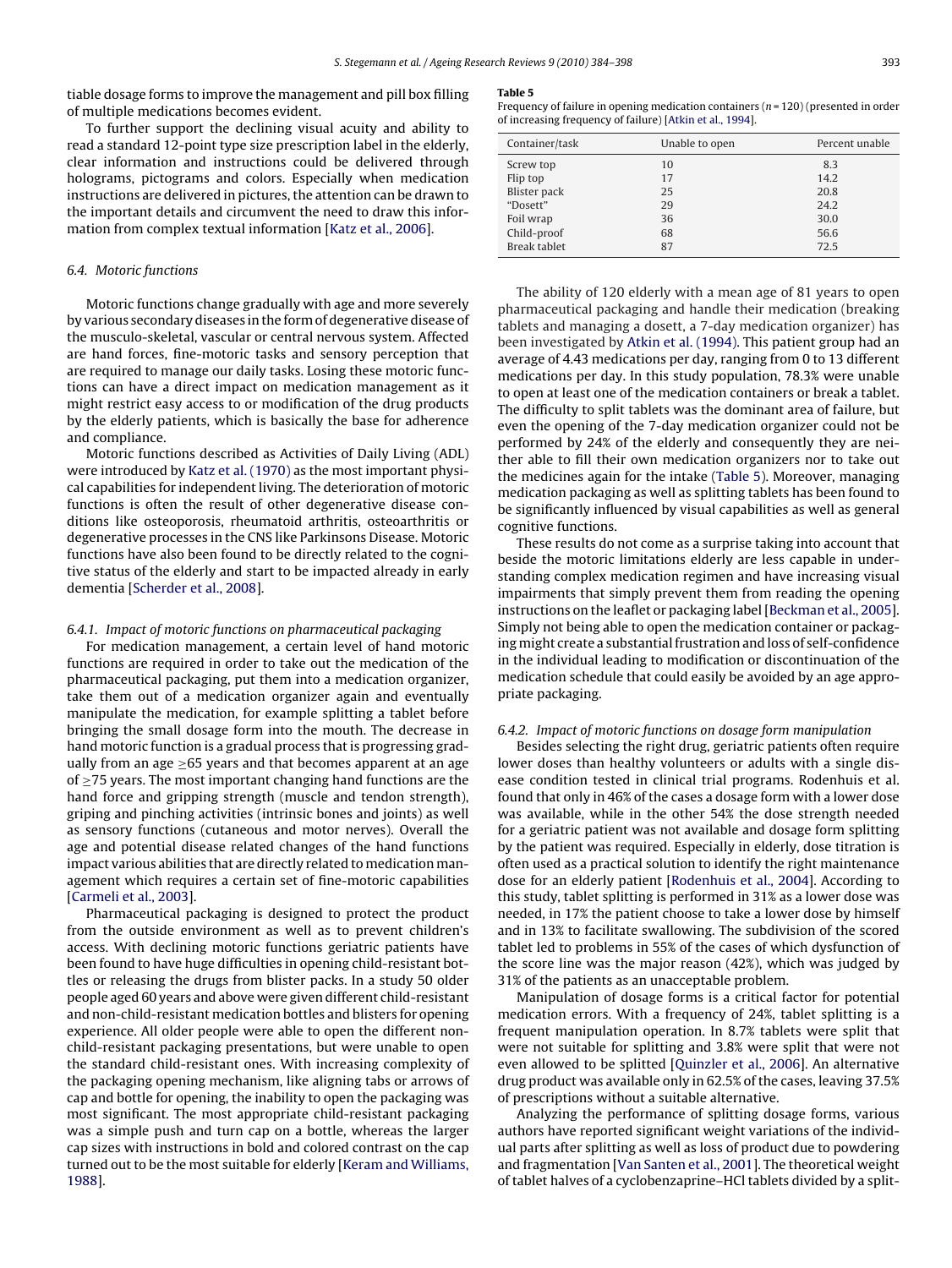

**Fig. 4.** Deviation of tablet fragments from theoretical weight and estimated drug content for tablets split by a tablet splitter or kitchen knife [[Cook et al., 2004\].](#page-12-0)

ter or a kitchen knife were found to be 69.4–130.2% which is equivalent to a dose range of 3.47–6.51 mg for a targeted dose of 5.0 mg as shown in [Table 4](#page-7-0) [[Cook et al., 2004\].](#page-12-0) Product loss due to splitting of different drug products has been found to be as high as 14% for halved and up to 27% for quartered dosage forms [\[Biron et](#page-12-0) [al., 1999\] \(](#page-12-0)Fig. 4).

Geriatric patients, due to their limited and varying motoric capabilities might have even a higher challenge for accurate splitting of the dosage forms as the accuracy of splitting has been found to be dependent on the method of splitting [\[Van Santen et al., 2001\].](#page-14-0)

### 6.5. Swallowing functions

The most preferred and major route of drug product application is the oral route. Solid oral dosage forms are generally swallowed intact. Due to dysphagia, disease conditions or simply due to polypharmacy and the number of medications that need to be swallowed each day elderly people experience problems with swallowing of solid oral dosage forms.

Swallowing is a complex coordinative process between different nerves and muscles that is impacted as a function of age. Swallowing capabilities are declining in elderly or are directly disordered by certain disease conditions common in elderly like Parkinson's disease or cancer [[Ekberg and Feinberg, 1991; Sheth and Diner,](#page-12-0) [1988\].](#page-12-0)

Swallowing difficulties have been described as a major health care problem in elderly that advances with increasing age, affecting 50% of patients in nursing homes [[Nilsson et al., 1996\].](#page-13-0) Swallowing difficulties may lead to sticking of the dosage form in the throat or to aspiration of the particles or parts of the dosage form into the lungs. Swallowing issue will therefore have a direct impact on medication adherence.

Swallowing medications is mainly an effortful process directing the patient to swallow hard with oral and pharyngeal muscles [[Hind](#page-13-0) [et al., 2001\].](#page-13-0) It is estimated that 26% of patients have difficulties with swallowing [\[Andersen et al., 1995\] a](#page-12-0)nd 22% of people over 55 years of age are affected by dysphagia [\[Hind et al., 2001\].](#page-13-0) In 61% of dysphagia patients swallowing a tablet caused difficulties and even when oral dispersible dosage forms were used 39% showed difficulties in swallowing [[Carnaby-Mann and Crary, 2005\].](#page-12-0)

Only a very few studies have been performed to compare different dosage forms regarding their ease of swallowing. One study found that capsules were perceived as easier to swallow than coated tablets and coated tablets easier than un-coated tablets. The perceived ease of swallowing was also dependent of the size of the medication and smaller sizes are generally preferred [\[Overgaard et](#page-13-0) [al., 2001\].](#page-13-0)

Swallowing will become even more difficult in polypharmacy conditions, when several different oral products have to be swallowed over the day as well as co-committing diseases can reduce the capabilities of proper swallowing [\[Beckmann Gyllenstrand,](#page-12-0) [2007\].](#page-12-0) More research is needed to understand the medication swallowing issues in elderly, how this impacts medication management and adherence and how these issues can be overcome by more appropriate dosage forms.

### **7. Discussion**

The elderly are one of the most fragile patient population and it should be our common goal to dedicate a special attention to their well-being. The elderly represent an extremely heterogeneous patient population that differs significantly in terms of functional capabilities, their morbidity and co-morbidity without any relationship to the numerical age. Due to the increasing probability to develop chronic diseases with age, elderly are the main user group for medicinal products. As such, the medicinal products contribute to the increasing life expectancy of humans and the maintenance of the individual's health and independence, but unfortunately also to medication related problems.

#### 7.1. The elderly's view on geriatric drug therapies

With increasing age, especially beyond 75 years, some of the major vital functions change and the risk to develop disease conditions are increasing. There is clear evidence that people beyond 65 years of age are prone to develop several age-related and chronic disease conditions and they are therefore the major user group of prescribed medicines. At the age of 85 years it is quite common that people suffer from various disease conditions and take 5–10 different medicinal products per day. Together with declining vital functions like metabolic, cognitive, visual, motoric and swallowing functions, medication management becomes a complex task for the individual that requires not only clear implementation plans but also age adequate medicinal products. Beckman calculated that 57.6% of people aged 77–79 years, 61.4% aged 80–84 years and 79.9% older than 85 years have difficulty in their medication management [\[Beckman et al., 2005\].](#page-12-0) When asked what could help them to better manage their medication, people of the same age (75–97 years) responded that simplification, visual and tactile cues as well as bringing the medication management into a routine are important strategies to improve their medication management performance [\[Swanlund, 2010\].](#page-13-0)

Investigating the physical ability of patients to read themedicine label, open the medicines container, understand the instructions and calculate the therapy length and change on a receipt, 66% of elderly patients ( $\geq$ 75 years) did not meet the criteria for medication management. Importantly, there was a discrepancy in their self-assessment and the real ability of the medication management ability [\[Beckmann Gyllenstrand, 2007; Hind et al., 2001\].](#page-12-0) When asked about difficulties with managing the medication, no one responded that the difficulties would prevent them from taking the medicines. However, in order to manage medication, several interventions have been reported like asking advice from professionals and non-professionals, reading leaflet information and using tools like knifes and a pair of pliers to crush or split the tablets [[Beckmann Gyllenstrand, 2007\].](#page-12-0) However, the discrepancy between self-reported medication management and the identified medication management performance suggest that noncompliance or improper use will be the result of the negligence of the difficulties elderly face and how they manipulate the medication to manage.

#### 7.2. The elderly as a patient

Until today a systematic and common understanding of the "elderly" as a patient and medicines user has not yet been established. As a basis for individuals care planningMorris et al. proposed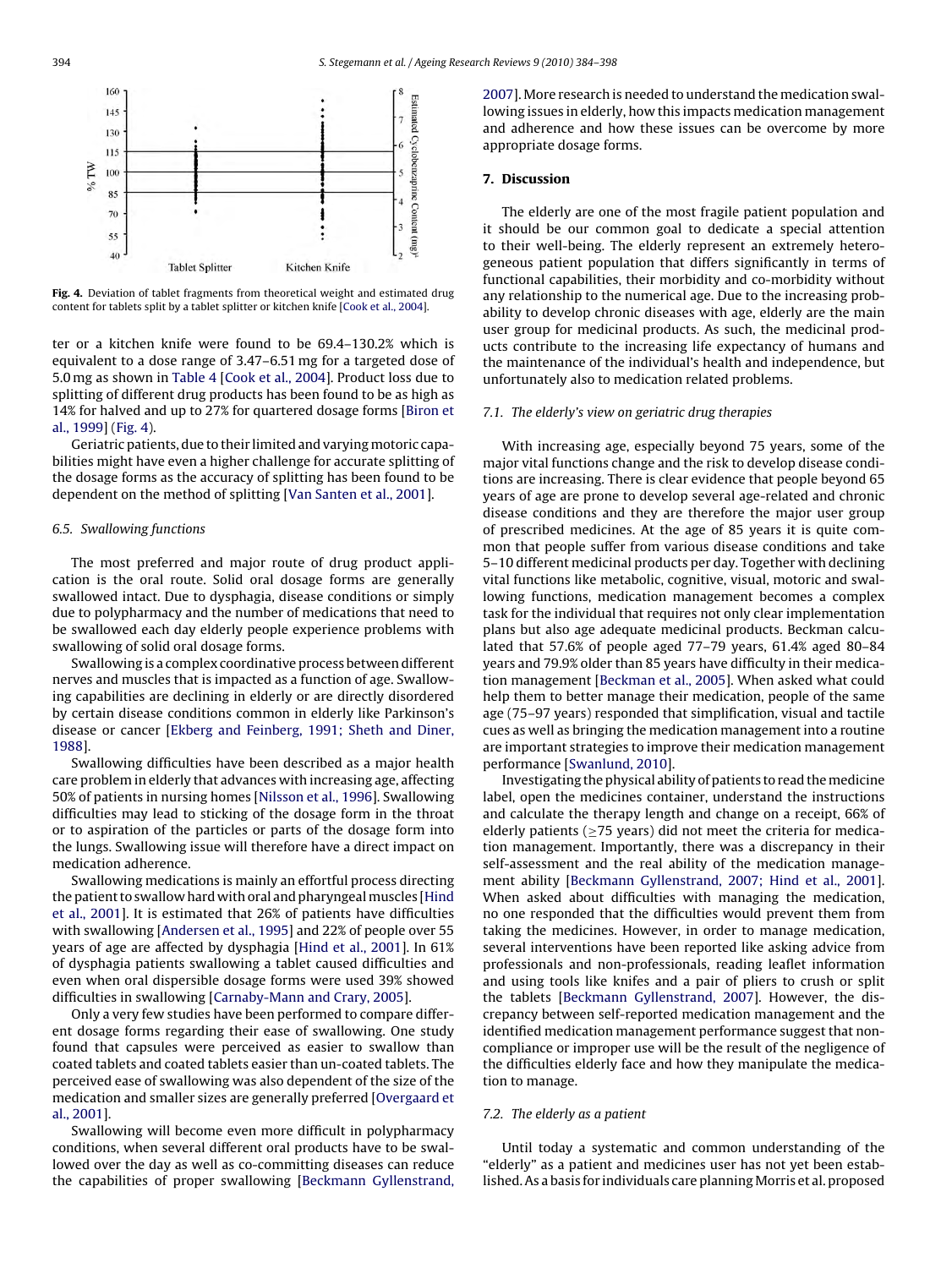a general assessment of broad area of cognition, communication, vision mood, behavior, ADL, self-performance and continence to identify specific areas at risk for decline, which can than be evaluated in depth using clinical assessment protocols (CAPs) [\[Morris](#page-13-0) [et al., 1997\].](#page-13-0) These assessment protocols were constantly developed further into an interRAI suite that was shown to be reliable across different care settings [\[Hirdes et al., 2008\].](#page-13-0) Martin and Park proposed a questionnaire to investigate quickly the medication adherence of the elderly patients based on busyness and routine. The questionnaire is based on 11 question items and showed good correlation in rheumatoid arthritis patients [[Martin and Park,](#page-13-0) [2003\].](#page-13-0)

Within the context of geriatric drug therapy we suggest defining the "elderly" as a person that experience age-related limitations in managing the daily life and has at least one age-related chronic, medical condition. Considering the complexity of geriatric drug treatment and medicines, we should notwithstanding be able to identify clinical, therapeutic and personality communalities among certain elderly patients that help us to identify, define and assess subpopulations and their respective limitations, capabilities and needs. Based on the results of patient assessments, medication selection and medication management should lead us to a clear understanding of the individual elderly and what therapeutic strategies will be most suited for this individual.

The importance of adapting the therapy to the age and not treating elderly like "standard adults" has been demonstrated by Peterson et al. They investigated the prescription of excessive dosing of psychotropic drugs in 3718 elderly inpatients and the potential impact of adapting to a recommended standard dose for the elderly. In this study 5% of the patients received a 10-fold higher dose than needed and 10.8% of the patients received a drug that was not recommended for elderly. The intervention in form a dosing and drug guidance tool in the ordering system reduced the 10 fold dose prescription to 2.8% and the non-recommended drug use to 7.6%. The improvement of appropriate prescriptions for elderly resulted in a significant decrease of falls from 0.64 to 0.28 falls per 100 patient days showing the potential of a simple drug and dose adjustment on critical ADRs [\[Peterson et al., 2005\].](#page-13-0)

Taking into account the lack of knowledge as well as limited diagnostic resources in a standard health care setting, the geriatric dosing strategy "start low and go slow" still seems to be the most practical guideline suitable in medication initiation of mono therapies or as add-on polypharmacy of older patients in the standard ambulatory setting. Because polypharmacy might develop over time and by several different medical physicians, more regular revisions of medication schedules of older and especially frail patients by physicians and pharmacists are needed to secure optimal drug therapy in elderly.

The elderly patients do have in principle an intention to receive an effective treatment as well as to adhere to the prescribed therapy once the medical intervention is understood. Nevertheless, the patient is the most important factor in adherence to a medication schedule and therefore the elderly patients must be understood and their needs addressed in the prescription, the medicinal products and the medication management.

#### 7.3. The common responsibility of geriatric drug therapy

Geriatric drug therapy must be seen in a multidisciplinary context of a true medication management concept aiming for an effective and safe therapeutic regimen that can be independently and adherently managed by people of 65 years and beyond (Fig. 5).

Drug discovery and the clinical development program will have to reflect the therapeutic relevant geriatric patient group early on. Appropriate geriatric dosage form will have to be provided and



**Fig. 5.** Geriatric medicines in the context of geriatric medication management.

go along with doctors prescribing patterns. Medication management will be supported by simplifying the medication regimen and the use of medication management tools like medication organizers [[Beckman et al., 2005\]](#page-12-0) and patient's advice on implementation intention and situational cues to turn the medication management into an automatic cognitive process [[Gollwitzer, 1999\].](#page-12-0)

Practically, an appropriate geriatric drug therapy should allow the doctor to select the starting dose from various available individual dose strengths. The individual drug products and their respective dose strengths should be easily identifiable and distinguishable by main features like color, shape or imprint. The oral dosage forms should be dispersible in order to be applicable to patients with swallowability issues of larger single units otherwise alternative drug delivery systems should be used.

Drug product information must be easy to read and precise. The use of user-friendly packaging concepts (easy accessible, with pictogram, etc.) will facilitate the daily medication preparation by the elderly but also the pharmacists and care givers. They can be supported by simple visual charts and pictograms in conjunction with respective medication management tools and devices. Pharmacists and care givers can make use of these product features when helping the elderly to transfer the medication management into an automatic process, and indentifying the most appropriate situational cue for the individual patient.

Developing more appropriate dosage forms for elderly will also be a challenge for process development and commercial manufacturing as the paradigm of large batch product manufacturing will have to be revisited. Pharmaceutical engineering will therefore play an important role in providing flexible ways of manufacturing many different dose strengths yet being easy to distinguish and commercially effective.

Health care providers will have to provide the structural and commercial framework for the implementation of geriatric drug therapy and geriatric medication management into the daily practice of the patients because more appropriate geriatric drug therapy alone will not be sufficient to improve the elderly medication management practices towards adherence and compliance without the necessary medication management intentions and strategies.

There is clear evidence that substantial improvements in geriatric drug therapy are possible. We postulate that a systematic application of the various identified and proven strategies to improve geriatric drug therapy will synergistically improve the overall therapy and therapy management in this patient population. [Table 6](#page-12-0) lists some of the identified specific needs of the elderly and some respective possibilities to address these needs by appropriate interventions [\(Table 6\).](#page-12-0)

Finally, it is important to keep in mind that appropriate geriatric drug therapy will allow senior citizens to receive the most appropriate drugs and an individualized treatment regimen which they can easily follow through and stay independent as long as possible. The economic benefits of just delaying the dependency by one year while life expectancy increases by one year, will lead to a consider-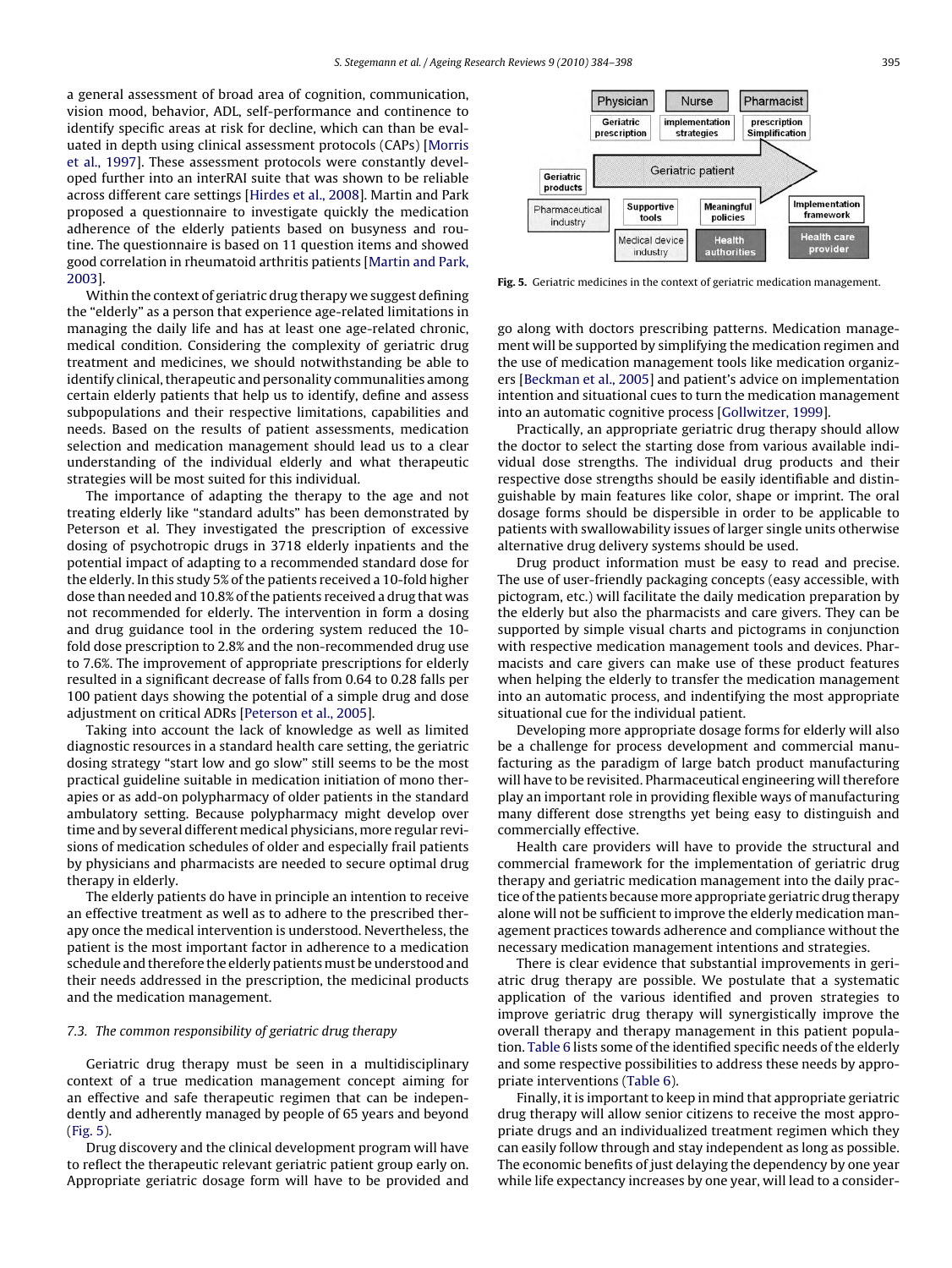# <span id="page-12-0"></span>**Table 6**

Specific needs of geriatric patients and the possible ways to address these needs.

| Include healthy and specific subpopulations<br>Clinical trials in geriatric patients<br>Investigate critical ADR's in elderly<br>Age specific ADRs |
|----------------------------------------------------------------------------------------------------------------------------------------------------|
|                                                                                                                                                    |
|                                                                                                                                                    |
| Lower dose strengths to allow dose titration<br>Dose strengths covering the declining metabolic                                                    |
| capacity and drug-drug interactions in                                                                                                             |
| polymedication conditions                                                                                                                          |
| Simplify drug product identification even in a<br>Colored or specifically shaped dosage forms                                                      |
| mono- and polymedicational context                                                                                                                 |
| Simplified medicines information through the use<br>Larger font and simple wording in leaflet, product picture on the pill-box                     |
| of pictograms, adapted labeling                                                                                                                    |
| Suitable age adequate packaging to access the drug<br>e.g. low strength screw top                                                                  |
| product with motoric capability limitations and                                                                                                    |
| diseases                                                                                                                                           |
| Easy to swallow oral dosage forms options<br>Convertible into multiparticulates or sprinkle, prefilled oral liquid dosage form options             |
| Modified release formulation, dual or multiple release formulations or combination products<br>Decrease pill burden                                |
| Define implementation strategies and contextual cues<br>Complex medication schedules                                                               |
| Medication organizers with medication control or alert systems<br>Supportive device tools                                                          |
| Easy and clearly identifiable drug products<br>Potential medication errors in polypharmacy                                                         |

able reduction in long-term care expenditures from 2000 to 2050 [European Study of Long-term Care Expenditure, 2003].

#### **References**

- Ahmed, N., Mandel, R., Fain, M.J., 2007. Frailty: an emerging geriatric syndrome. Am. J. Med. 120 (9), 748–753.
- Andersen, O., Zweidorff, O.K., Hjelde, T., Rodland, E.A., 1995. Problems when swallowing tablets. A questionnaire study from general practice. Tidsskr Nor Laegeforen 115 (8), 947–949.
- Atkin, P.A., Finnegan, T.P., Ogle, S.J., Shenfield, G.M., 1994. Functional ability of patients to manage medication packaging: a survey of geriatric inpatients. Age and Ageing 23, 113-116.
- Balkrishnan, R., 1998. Predictors of medication adherence in the elderly. Clin. Ther. 20, 764–771.
- Ball, K., Berch, D.B., Helmers, K.F., Jobe, J.B., Leveck, M.D., Marsiske, M., Morris, J.N., Rebok, G.W., Smith, D.M., Tennstedt, S.L., Unverzagt, F.W., Willis, S.L., 2002. Effects of cognitive training interventions with older adults: a randomized controlled trial. JAMA 288 (18), 2271–2281.
- Bassill, N., Grossberg, G.T., 2009. Novel regimens and delivery systems in the pharmacological treatment of Alzheimer's disease. CNS Drugs 23 (4), 293–307.
- Becker, M.L., Visser, L.E., van Gelder, T., Hofman, A., Stricker, B.H.Ch., 2008. Increasing exposure to drug-drug interactions between 1992 and 2005 in people aged ≥55 years. Drugs Aging 25 (2), 145–152.
- Beckman, A.G.K., Parker, M.G., Thorslund, M., 2005. Can elderly people take their medicines? Patient Education and Counseling 59, 186–191.
- Beckmann Gyllenstrand, A., 2007. Medication management and patient compliance in old age. Ph.D. Thesis. Karolinska Insitutet, Department of Neurobiology, Caring Sciences and Society, Stockholm, Sweden.
- Beers, M.H., 1997. Explicit criteria for determining potentially inappropriate medication use by the elderly. Arch. Intern. Med. 157 (14), 1436–1531.
- Benet, L.Z., Hoener, B.-A., 2002. Changes in plasma protein binding have little clinical relevance. Clin. Pharmacol. Ther. 71 (3), 115–121.
- Biron, C., Licznar, P., Hansel, S., Schved, J.F., 1999. Oral anticoagulant drugs: do not cut tablets in quarters. Thromb. Haemost. 82, 1201.
- Björkman, I.K., Fastbom, J., Schmidt, I.K., Bernsten, C.B., 2002. Drug–drug interactions in the elderly. Ann. Pharmacother. 36, 1675–1681.
- Boobis, A., Watelet, J.-B., Whomsley, R., Strolin Benedetti, M., Demoly, P., Tipton, K., 2009. Drug interactions. Drug Metab. Rev. 41 (3), 486–527.
- Brodde, O.-E., Leineweber, K., 2004. Autonomic receptor systems in the failing and aging human heart: similarities and differences. Eur. J. Pharmacol. 500, 167–176.
- Burkhardt, H., Gladisch, L., 2003. Pharmakotherapie des älteren Menschen aus klinischer Sicht. Internist 44, 959–967 (also see: [http://www.base-berlin.mpg.de\)](http://www.base-berlin.mpg.de/). Bushardt, R.L., Massey, E.B., Simpson, T.W., Ariail, J.C., Simpson, K.N., 2008. Polyphar-
- macy: misleading, but manageable. Clin. Interven. Aging 3 (2), 383–389.
- Butler, M.J., Begg, E.J., 2008. Free drug metabolic clearance in elderly people. Clin. Pharmacokinet. 47 (5), 297–321.
- Cannon, K.T., Choi, M.M., Zuniga, M.A., 2006. Potentially inappropriate medication use in elderly patients receiving home health care: a retrospective data analysis. Am. J. Geriat. Pharmacother. 4 (2), 134–143.
- Carmeli, E., Patish, H., Coleman, R., 2003. The aging hand. J. Gerontol. Med. Sci. 58A (2), 146–152.
- Carnaby-Mann, G., Crary, M., 2005. Pill swallowing by adults with dysphargia. Arch. Otopharyngol. Head Neck Surg. 131, 970–975.
- Chasteen, A.L., Park, D.C., Schwarz, N., 2001. Implementation intentions and facilitation of prospective memory. Psychol. Sci. 12 (6), 457–461.
- Comas-Herrera, A., Costa-Font, J., Gori, C., di Maio, A., Patxot, C., Pickard, L., Pozzi, A., Rothgang, H., Wittenberg, R., 2003. European study of long-term care expenditure. European Commission VS/2001/0272.
- Conn, V.S., Hafdahl, A.R., Cooper, P.S., Ruppar, T.M., Mehr, D.R., Russell, C.L., 2009. Interventions to improve medication adherence among older adults: meta-analysis of adherence outcomes among randomized controlled trials. Gerontologist 49 (4), 447–462.
- Cook, T.J., Edwards, S., Gyemah, C., Shah, M., Shah, I., Fox, T., 2004. Variability in tablet fragment weights when splitting unscored cyclobenzaprine 10 mg tablets. J. Am. Pharm. Assoc. 44 (5), 583–586.
- Cusack, B.J., 2004. Pharmacokinetics in older persons. Am. J. Geriat. Pharmacother. 2 (4), 274–302.
- Delafuente, J.C., 2003. Understanding and preventing drug interactions in elderly patients. Crit. Rev. Oncol. Hematol. 48, 133–143.
- Einstein, G.O., Smith, R.E., McDaniel, M.A., Shaw, P., 1997. Aging and prospective memory: the influence of increased task demands at encoding and retrieval. Psychol. Aging 12 (3), 479–488.
- Ekberg, O., Feinberg, M.J., 1991. Altered swallowing function in elderly patients without dysphgia: radiologic findings in 56 cases. AJR 156, 1181–1184.
- Ernst, F.R., Grizzle, A.J., 2001. Drug-related morbidity and mortality: up-dating the cost-of-illness model. J. Am. Pharm. Assoc. 41 (2), 192–199.
- Eskildsen, M., Price, T., 2009. Nursing home care in the USA. Geriatr. Gerontol. Int. 9, 1–6.
- European Study of Long-term Care Expenditure, 2003. PSSRU Discussion Paper 1840. London School of Economics, London.
- Evans, J.R., Fletcher, A.E., Wormald, R.P.L., Siu-Woon Ng, E., Stirling, S., Smeeth, L., Breeze, E., Bulpitt, C.J., Nunes, M., Jones, D., Tulloch, A., 2002. Prevalence of visual impairment in people aged 75 years and older in Britain: results from the MRC trial of assessment and management of older people in the community. Br. J. Ophthalmol. 86, 795–800.
- Fu, A.Z., Jiang, J.Z., Reeves, J.H., Fincham, J.E., Liu, G.G., Perri, M., 2007. Potentially inappropriate medication use and healthcare expenditures in the US community-dwelling elderly. Med. Care 45 (5), 472–476.
- George, J., Elliott, R.A., Stewart, D.C., 2008. A systematic review of interventions to improve medication taking in elderly patients prescribed multiple medications. Drugs Aging 25 (4), 307–324.
- Gidal, B.E., 2006. Drug absorption in the elderly: biopharmaceutical considerations for the antiepileptic drugs. Epilepsy Res. 68S, S65–S69.
- Gillespie, U., Alassaad, A., Henrohn, D., Garmo, H., Hammarlund-Udesaes, M., Toss, H., Kettis-Lindblad, A., Melhus, H., Morlin, C., 2009. A comprehensive pharmacist intervention to reduce morbidity in patients 80 years or older. Arch. Med. Intern. 169 (9), 894–900.
- Gleeson, T., Iverson, M.D., Avron, J., Brookhart, A.M., Katz, J.N., Losina, E., May, F., Patrick, A.R., Shrank, W.H., Solomon, D.H., 2009. Interventions to improve adherence and persistence with osteoporosis medications: a systematic literature review. Osteopor. Int. 20, 2127–2134.
- Glisky, E.L., 2007. Changes in cognitive function in human aging. In: Brain Aging Models, Methods, Mechanisms. CRC Press.
- Gollwitzer, P.M., 1999. Implementation intentions. Am. Psychologist 54 (7), 493–503.
- Gurwitz, J.H., Field, T.S., Harrold, L.R., Rothschild, J., Debellis, K., Seger, A.C., Cadoret, C., Fish, L.S., Garber, L., Kelleher, M., Bates, D.W., 2003. Incidence and preventability of adverse drug events among older persons in the ambulatory setting. JAMA 289 (9), 1107–1116.
- Gurwitz, J.H., Field, T.S., Judge, J., Rochon, P., Harrold, L.R., Cadoret, C., Lee, M., White, K., LaPrino, J., Erramuspe-Mainard, J., DeFlorio, M., Gavendo, L., Auger, J., Bates, B.W., 2005. The incidence of adverse drug events in two large academic long-term-care facilities. Am. J. Med. 118 (3), 251–258.
- Hajjar, E.R., Cafiero, A.C., Hanlon, J.T., 2007. Polypharmacy in elderly patients. Am. J. Geriat. Pharmacother. 5 (4), 345–351.
- Hamman, M.A., Bruce, M.A., Haehner-Daniels, B.D., Hall, S.D., 2001. The effect of rifampin administration on the disposition of fexofenadine. Clin. Pharmacol. Ther. 69 (3), 114–121.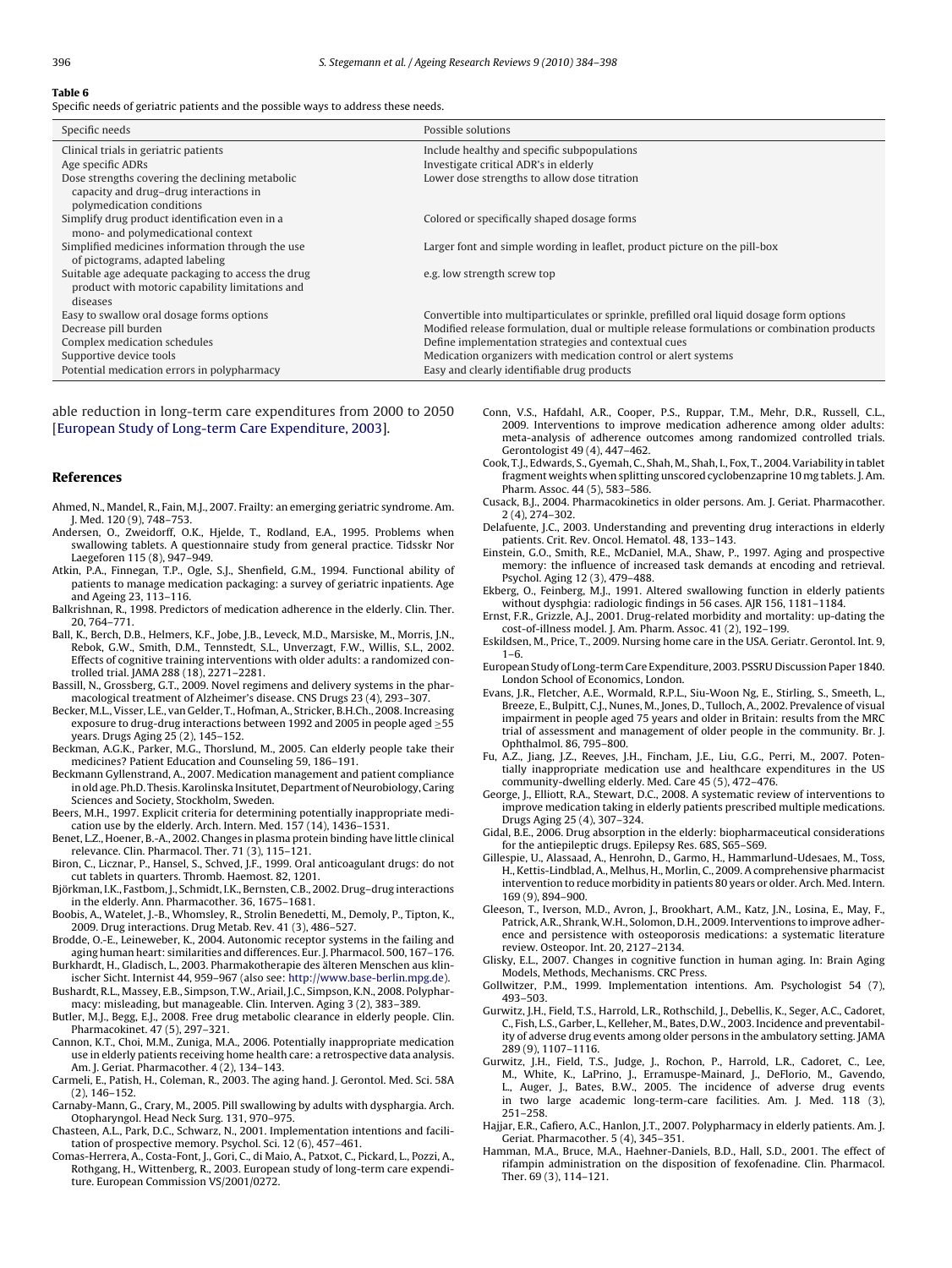- <span id="page-13-0"></span>Hanlon, J.T., Schmader, K.E., Koronkowski, M.J., Weinberger, M., Landsman, P.B., Samsa, G.P., Lewis, I.K., 1997. Adverse drug events in high risk older outpatients. J. Am. Geriatr. Soc. 157, 2089–2096.
- Hayes, T.L., Cobbinah, K., Dishongh, T., Kaye, J.A., Kimmel, J., Labhard, M., Leen, T., Lundell, J., Ozertem, U., Pavel, M., Philipose, M., Rhodes, K., Vurgun, S., 2009. A study of medication-taking and unobtrusive, intelligent reminding. Telemed. e-Health 15 (8), 770–776.
- Herrlinger, C., Klotz, U., 2001. Drug metabolism and drug interactions in the elderly. Best Pract. Res. Clin. Gastroenterol. 15 (6), 897–918.
- Hersberger, J., 1997. Differenzierbarkeit und Präferenz von Kapselfarben bei älteren Menschen. Lizentiatsarbeit Universität Basel, Institute für Psychologie.
- Hilmer, S.N., McLachlan, A.J., Le Couteur, D.G., 2007. Clinical pharmacology in the geriatric patient. Fundam. Clin. Pharmacol. 21, 217–230.
- Hind, J.A., Nicosia, M.A., Roecker, E.B., Carnes, M.L., Robbins, J., 2001. Comparison of effortful and noneffortful swallows in healthy middle-aged and older adults. Arch. Phys. Med. Rehabil. 82, 1661–1665.
- Hirdes, J.P., Ljunggren, G., Morris, J.N., Frijters, D.H.M., Finne Soveri, H., Gray, L., Björkgren, M., Gilgen, R., 2008. Reliability of the interRAI suite of assessment instruments: a 12-country study of an integrated health information system. BMC Health Services Res. 8, 277–288.
- Hoyer, W.J., 2008. Positive contributions of the elderly to society: a multidisciplinary perspective. Aust. J. Ageing 17 (s1), 39–41.
- Hughes, C.M., 2004. Medication non-adherence in the elderly. How big is the problem. Drugs Aging 21 (12), 793–811.
- Hurwitz, A., Ruhl, C.E., Kimler, B.F., Topp, E.M., Mayo, M.S., 2003. Gastric function in the elderly: effects on absorption of Ketoconazole. J. Clin. Pharmacol. 43, 996–1002.
- Hutchison, L.C., Jones, S.K., West, D.S., Wei, J.Y., 2006. Assessment of medication management by community-living elderly persons with two standardized assessment tools: a cross-sectional study. Am. J. Geriatr. Pharmacother. 4 (2), 144–153.
- Jefferys, D., Gennery, B.A., Manos, S., Baxter, G., Page, C., 2008. Pharma 2020 Virtual R&D. Which Pass will You Take? PriceWaterhouseCoopers.
- Johnson, J.A., Bootman, J.L., 1997. Drug-related morbidity and mortality and the economic impact of pharmaceutical care. Am. J. Health Syst. Pharm. 54, 554–558.
- Juurlink, D.N.,Mamdani,M., Kopp, A., Laupacis, A., Redelmaier, D.A., 2003. Drug–drug interactions among elderly patients hospitalized for drug toxicity. JAMA 289 (13), 1652–1658.
- Katz, S., Downs, T.D., Cash, H.R., Grotz, R.C., 1970. Progress in the development of the index of ADL. Gerontologist 10, 20–30.
- Katz, M., Kripalani, S., Weiss, B.D., 2006. Use of pictoral aids in medication instructions: a review of the literature. Am. J. Health Syst. Pharm. 63, 2391–2397.
- Keram, S., Williams, M.E., 1988. Quantifying the ease or difficulty older persons experience in opening medication containers. J. Am. Geriatr. Soc. 36 (3), 198–201.
- Kinirons, M.T., O'Mahony, M.S., 2004. Drug metabolism and aging. Br. J. Clin. Pharmacol. 57 (5), 540–544.
- Klaver, C.W., Wolfs, R.C.W., Vingerling, J.R., Hofman, A., de Jong, P.T.V.M., 1998. Agespecific prevalence and causes of blindness and visual impairment in an older population. Arch. Ophatalmol. 116, 653–658.
- Klotz, U., 2009. Pharmacokinetics and drug metabolism in the elderly. Drug Metab. Rev. 41 (2), 67–76.
- Lang, F.R., Rieckmann, N., Baltes, M.M., 2002. Adapting to aging losses: do resources facilitate strategies of selection, compensation, and optimization in everyday functioning? J. Gerontol. Psychol. Sci. 57B (6), P501–509.
- Le Couteur, D.G., McLean, A.J., 1998. The aging liver. Drug clearance and an oxygen diffusion barrier hypothesis. Clin. Pharmacokinet. 34, 359–373.
- Lindenberger, U., Ghisletta, P., 2009. Cognitive and sensory declines in old age: gauging the evidence for a common cause. Psychol. Aging 24 (1), 1–16.
- Liu, L.L., Park, D.C., 2004. Aging and medical adherence: the use of automatic processes to achieve effortful things. Psychol. Ageing 19 (2), 318–325.
- Martin, M., Park, D.C., 2003. The Martin and Park environmental demands (MPED) questionnaire: psycholetric properties of a brief instrument to measure selfreported environmental demands. Aging Clin. Exp. Res. 15 (1), 77–82.
- McDaniel, M.A., Einstein, G.O., 2000. Strategic and automatic processes in prospective memory retrieval: a multiprocess framework. Appl. Cogn. Psychol. 14, S127–S144.
- McLean, A.J., Le Couteur, D.G., 2004. Aging biology and geriatric clinical pharmacology. Pharmacol. Rev. 56, 163–184.
- Meara, E., White, C., Cutler, D.M., 2004. Trends in medical spending by age, 1963–2000. Health Affairs 23 (4), 176–183.
- Melk, A., Halloran, P.F., 2001. Cell senescence and its implications for nephrology. J. Am. Soc. Nephrol. 12, 385–393.
- Miller, S.W., 2008. Evaluating medication regimens in the elderly. Consultant Pharmacist 23 (7), 538–547.
- Moisan, J., Gaudet, M., Grégpoire, J.-P., Bouchard, R., 2002. Non-compliance with drug treatment and reading difficulties with regard to prescription labeling among seniors. Gerontology 48 (1), 44–51.
- Morris, J.N., Fries, B.E., Steel, K., Ikegami, N., Bernabei, R., Carpenter, G.I., Gilgen, R., Hirdes, J.P., Topinkova, E., 1997. Comprehensive clinical assessment in community setting: applicability of the MDS-HC. J. Am. Geriatr. Soc. 45, 1017–1024.
- Morrow, D.G., Weiner, M., Young, J., Steinley, D., Deer, M., Murray, M.D., 2005. Improving medication knowledge among older adults with heart failure: a patient-centered approach to instruction design. Gerontologist 45 (4), 545–552.
- Morrow, D., Leirer, V., Altier, P., 1995. List formats improve medication instructions for older adults. Educ. Gerontol. 21 (2), 151–166.
- Moscovitch, M., 1994. Memory and working with memory: evaluation of a component process model and comparisons with other models. In: Schacter, D.L., Tulving, E. (Eds.), Memory Systems. The MIT Press, Cambridge, MA.
- Muhlberg, W., Platt, D., 1999. Age-related changes of the kidneys: pharmacological implications. Gerontology 45, 243–253.
- Murray, M.D., Young, J., Hoke, S., Tu, W., Weiner, M., Morrow, D., Stroupe, K.T., Wu, J., Clark, D., Smith, F., Gradu-Pizlo, I., Weinberger, M., Brater, D.C., 2007. Pharmacist intervention to improve medication adherence in heart failure. Ann. Intern. Med. 146, 714–725.
- Murray, M.D., Morrow, D., Weiner, M., Clark, D.O., Tu, W., Deer, M.M., Brater, D.C., Weinberger, M., 2004. A conceptual framework to study adherence in older adults. Am. J. Geriatr. Pharmacother. 2 (1), 36–43.
- Nardi, R., Scanelli, G., Borioni, D., Grandi, M., Sacchetti, C., Parenti, M., Fiorino, S., Iori, I., Di Donato, C., Agostinelli, P., Cipollini, F., Pelliccia, G., Centurioni, R., Pontoriero, L., 2007. The assessment of complexity in internal medicine patients. The FAMedicomplex Study. Eur. J. Intern. Med. 18, 283–287.
- Naughton, C., Bennett, K., Feely, J., 2006. Prevalence of chronic disease in the elderly based on a national pharmacy claims data base. Age Aging 35 (6), 633–636.
- Nilsson, H., Ekberg, O., Olsson, R., Hindfelt, B., 1996. Quantitative aspects of swallowing in an elderly nondysphagic population. Dysphagia 11, 180–184.
- Nobili, A., Pasina, L., Tettamanti, M., Lucca, U., Riva, E., Garzona, I., Monesi, L., Cucchiani, R., Bortolotti, A., Fortino, I., Merlino, L., Walter Locatelli, G., Giuliani, G., 2009. Potentially severe drug interactions in elderly outpatients: results of an observational study of an administrative prescription database. J. Clin. Pharm. Ther. 34, 377–386.
- Nöthen, M., Böhm, K., 2009. Costs of illness. Federal Health Reporting. Booklet 48, Robert Koch Institute [\(http://www.rki.de](http://www.rki.de/)).
- Orr, W.C., Chen, C.L., 2002. Aging and neural control of the GI tract IV. Clinical and physiological aspects of gastrointestinal motility and aging. Am. J. Physiol. Gastrointest. Liver Physiol. 283, G1226–G1231.
- Overgaard, A.B.A., Hojsted, J., Hansen, R., Moller-Sonnergaard, J., Christrup, L.L., 2001. Patients evaluation of shape, size and colour of solid dosage forms. Pharmacy World Sci. 23 (5), 185–188.
- Palo, J.D., Murphy, J., 2009. Pharma 2020 Marketing the Future. Which Pass will You Take? PriceWaterhouseCoopers.
- Park, D.C., Gutchess, A.H., Meade, M.L., Stine-Morrow, E.A.L., 2007. Improving cognitive function in older adults: nontraditional approaches. J. Gerontol. 62B (Special Issue I), 45–52.
- Park, D.C., Hedden, T., 2001. Working memory and aging. In: Perspectives on human memory and cognitive aging: essays in honor of Fergu Craik by M. Naveh-Benjamin, M. Moscovitch and H.L. Roediger. Psychology Press, East Sussex, England.
- Park, D.C., Morrell, R.W., Frieske, D., Kincaid, D., 1992. Medication adherence behaviors in older adults: effects of external cognitive support. Psychol. Aging 7 (2), 252–256.
- Park, D.C., Hertzog, C., Leventhal, H., Morrell, R.W., Leventhal, E., Birchmore, D., Martin, M., Bennett, J., 1999. Medication adherence in rheumatoid arthritis patients: older is wiser. J. Am. Geriat. Soc. 47, 172–183.
- Peterson, J.F., Kuperman, G.J., Shek, C., Patel, M., Avorn, J., Bates, D.W., 2005. Guided prescription of phsychtropic medications for geriatric inpatients. Arch. Intern. Med. 165, 802–807.
- Phillips, K.A., Van Bebber, S.L., 2005. Measuring the value of pharmacogenomics. Nat. Rev. Drug Discov. 4, 500–511.
- Quinzler, R., Gasse, C., Schneider, A., Kaufmann-Kolle, P., Szecsenyi, J., Haefeli, W.E., 2006. The frequency of inappropriate tablet splitting in primary care. Eur. J. Clin. Pharmacol. 62, 1065–1073.
- Rodenhuis, N., De Smet, P.A.G.M., Barends, D.M., 2004. The rational of scored tablets as dosage form. Eur. J. Pharm. Sci. 21, 305–308.
- Ruscin, J.M., Semla, T.P., 1996. Assessment of medication management skills in older outpatients. Ann. Pharmacother. 30, 1083–1088.
- Sabaté, E. (Ed.), 2003. World Health Organization. Adherence to Long-term Therapies: Evidence for Action. WHO, Geneva.
- Scherder, E., Dekker,W., Eggermont, L., 2008. Higher-level hand motoric functions in aging and (preclinical) dementia: its relationship with (instrumental) activities of daily life—a mini-review. Gerontology 54, 333–341.
- Schmucker, D.L., 2001. Liver function and phase I drug metabolism in the elderly. Drugs Aging 18 (11), 837–851.
- Sheth, N., Diner, W.C., 1988. Swallowing problems in the elderly. Dysphagia 2, 209–215.
- Shrank, W., Avron, J., Rolon, C., Shekelle, P., 2007. Effect of content and format of prescription drug labels on readability, understanding and medication use: a systematic review. Ann. Pharmacother. 41 (5), 783–801.
- Smith, J., Gerstorf, D., 2004. Ageing differently: potential and limits. In: Daatland, S.O., Biggs, S. (Eds.), Ageing and Diversity: Multiple Pathways and Cultural Migrations. Policy Press, Bristol, England, pp. 13–28.
- Sotaniemi, E.A., Arranto, A.J., Pelkonen, O., Pasanen, M., 1997. Age and cytochrome P450-linked drug metabolism in humans: an analysis of 226 subjects with equal histopathologic conditions. Clin. Pharmacol. Ther. 61, 331–339.
- Stegemann, S., 2005. Colored capsules—a contribution to drug safety. Pharm. Ind. 67 (9), 1088–1095.
- Swanlund, S.L., 2010. Successful cardiovascular medication management processes as perceived by community-dwelling adults over age 74. Appl. Nurs. Res. 23 (1), 22–29.